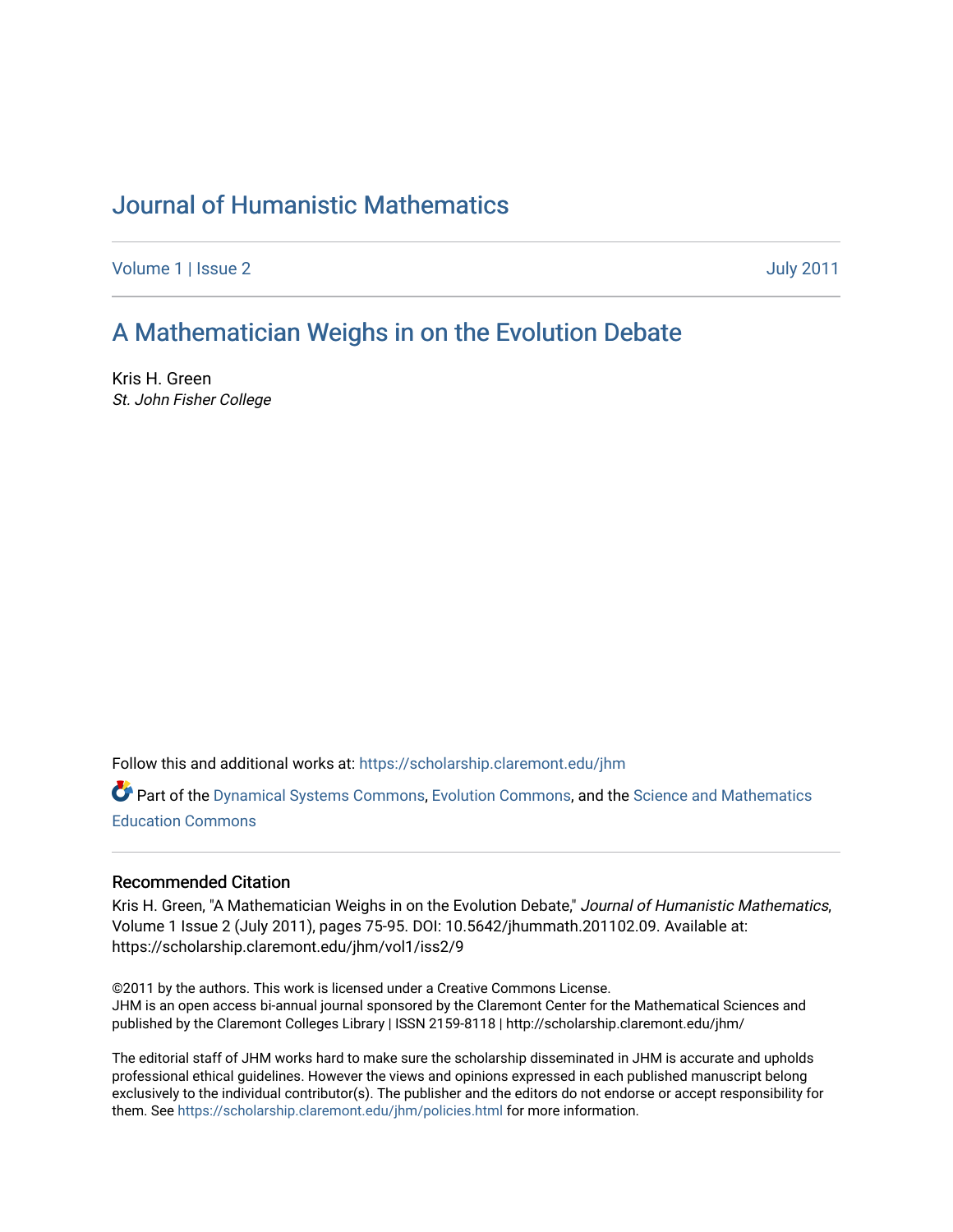# A Mathematician Weighs in on the Evolution Debate

Kris H. Green

Department of Mathematical and Computing Sciences, St. John Fisher College kgreen@sjfc.edu

# Synopsis

There are a variety of reasons underlying the lack of public acceptance for the theory of evolution in the United States. An overlooked cause is related to problems with the mathematics curriculum in the K-12 setting. In this essay, we examine this relationship and propose changes to the mathematics curriculum that could improve mathematical thinking while also providing a basis for understanding theories, like evolution, that are poorly understood.

### 1. Introduction

Despite the large body of support for the modern theory of evolution, there remains substantial public debate in the United States regarding its accuracy and correctness. In addition, there are numerous misconceptions about the theory that have little to do with the underlying biology, but are, rather, about the behavior of complex systems. In the interest of full disclosure, the author is not, by any measure, an expert on evolutionary biology or biology of any sort. What is offered here is a perspective on the relationship between the mathematics curriculum and the teaching and understanding of evolutionary biology.

This essay begins with a survey of some of the reasons why the public has yet to embrace the theory wholly. While not a comprehensive analysis, it does cover a wide range of well-known causes for the low rate of acceptance, and then offers a new reason related to the current mathematics curriculum. Some specific problems with the mathematics curriculum are then discussed, and these are contrasted with components of the theory of evolution, the understanding of which is not supported by the current mathematics curriculum. As a way past this mismatch, the introduction of the study of

Journal of Humanistic Mathematics Vol 1, No 2, July 2011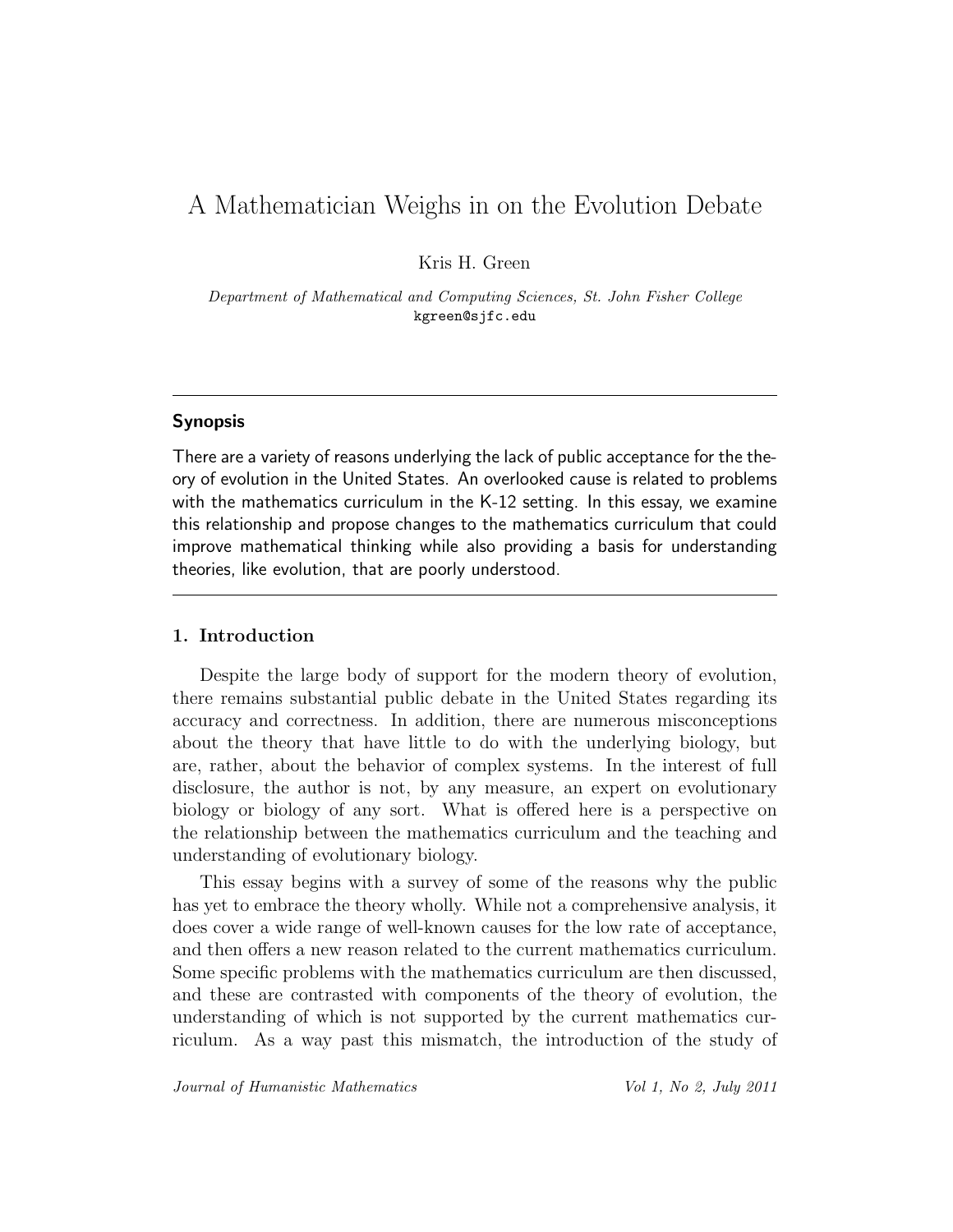complexity and its associated nonlinear dynamics, chaos, recurrence, and agent-based models, is proposed. Others have already demonstrated that these topics are well within the intellectual reach of middle and high school students and can result in measurable gains in student scientific and quantitative literacy. The essay concludes with thoughts about how this might impact science and mathematics education overall.

# 2. Some reasons evolution is not more widely accepted

Religious fundamentalism is clearly an important – probably the primary – reason why much of the public fails to accept the theory of evolution. In recent years, the debate between scientific and religious theories concerning life on planet Earth has intensified. We have seen new "scientific theories of creation" arise in the form of Intelligent Design (ID). We have seen school boards in Kansas and politicians in Tennessee make decisions about the placement of evolution and ID in the K-12 classroom [\[5\]](#page-19-0). We have witnessed the Southern Baptist Association attempt to convince its members to pursue home-schooling rather than subject their children to teachings about evolution in the public schools. Indeed, recent work has shown that acceptance of evolution is lower in the United States than almost any other country in the world [\[19,](#page-20-0) [21\]](#page-20-1) and that this is strongly correlated to fundamentalist beliefs. Nor is this debate restricted to the United States [\[10\]](#page-19-1). However, even the traditionally conservative Catholic Church has accepted the merits of evolution for explaining life, so the religious arguments, while currently important, can be overcome [\[22\]](#page-20-2).

The second reason is a matter of language, particularly the false dichotomy of "scientific theory" versus "scientific law". In fact, in modern usage, both are essentially the same thing. But in the eyes of the public we see a significant misconception regarding what a scientist means when she uses the word "theory". In grade school most of the readers of this article probably learned that science starts with a hypothesis (educated guess) which develops into a theory (that is a little better than a hypothesis) and finally becomes a law when it has been tested "enough". This jibes well with the everyday language use of the word "theory". A quick Google search (type "Define: theory") turns up a bewildering array of definitions. One of these, not surprisingly, is a link to a Wikipedia article on the different uses of the word and the importance of the context in which it is used. This in turn links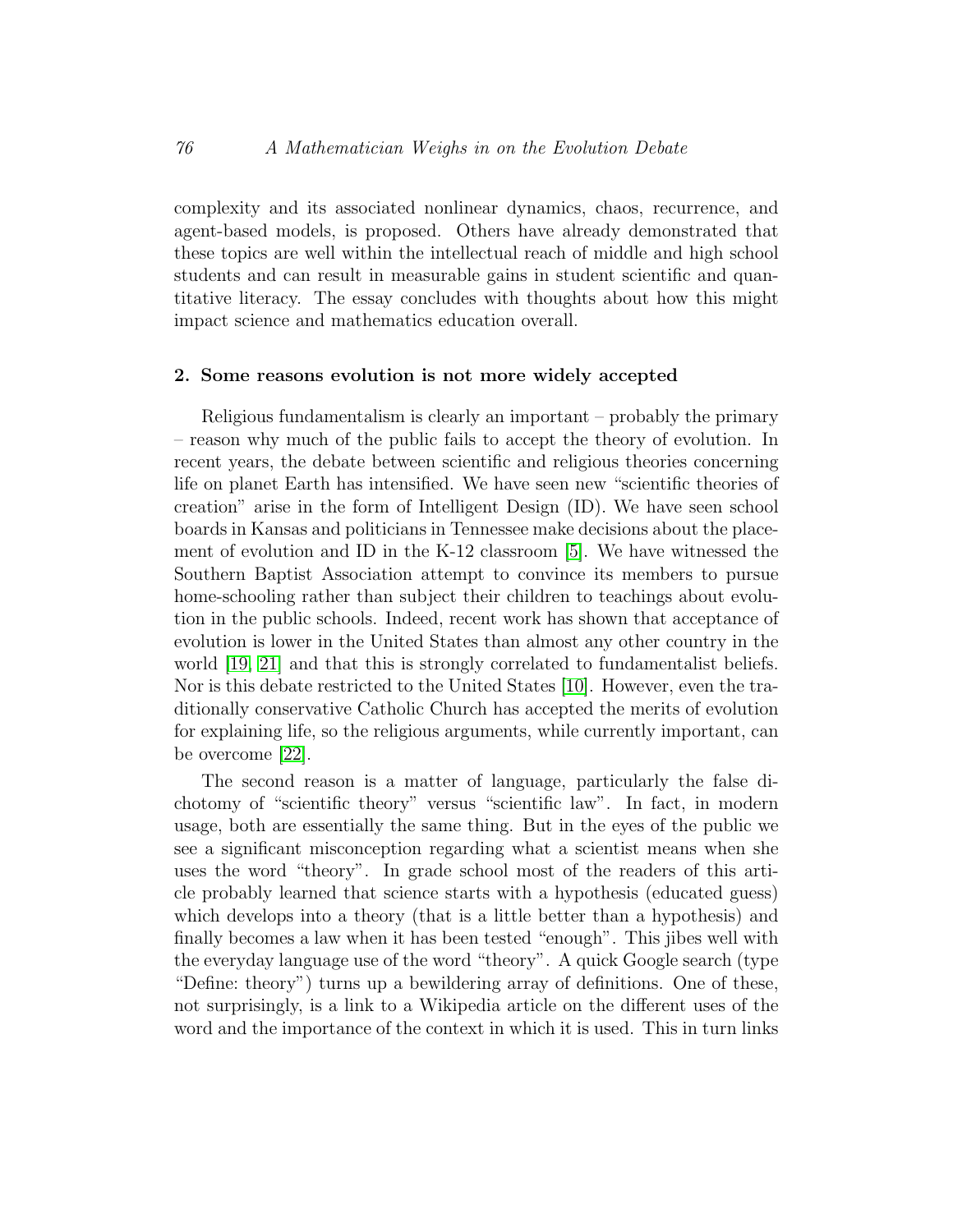to a Wiktionary page on the word. By the end of this journey, the interested reader will have been exposed to many more possible interpretations of the word than discussed above. Most notable, though, are the definitions labeled A and B below, which seem at odds:

- A. An unproven conjecture.
- B. A logical structure that enables one to deduce the possible results of every experiment that falls within its purview. [\[26\]](#page-21-0)

Is it any doubt then that the average person is unaware of the contextual distinctions in the use of the word? A quick survey of its use in common language would, I suspect, turn up more instances of usage A than usage B, further reinforcing notions about science, particularly ideas that until something becomes a "law" it has not been proven.

In point of fact, however, science has not made use of the word "law" to describe a new well-documented and supported theory for quite some time [\[20\]](#page-20-3). While old explanations, such as Newton's Law of Universal Gravitation, are still on the books with this moniker, we know that later evidence has resulted in many, this one in particular, being supplanted as better evidence becomes available. In this case, Einstein's Theory of Relativity provides more accurate predictions for the motions of objects under the influence of gravity than Newton's "Law". Relativity has been tested and experimentally verified to an even greater precision than most theories in other areas, so we generally accept it as true, even though we understand that (a) new evidence (such as that generated from the search for dark matter) may result in further modifications to the theory and (b) it reduces to the Newton's version of gravity under the conditions which Newton had available at the time he developed his theory. This means, simply, that should a new theory of gravity be proposed – and many have been suggested – it must reduce to relativity under the conditions which led Einstein to his glorious achievement and must, in turn, reduce to Newton's laws under appropriate conditions as well. But none of this means that we should call it "the Law of Relativity" even though this revision of current nomenclature might help; after all, in the eyes of many the "Law of Evolution and Natural Selection" sounds more impressive than the "Theory of Evolution".

This misconception about the word "theory" is exacerbated by poor science journalism. When two climatologists propose different predictions about world climate, the urge to reduce the information to sound bites results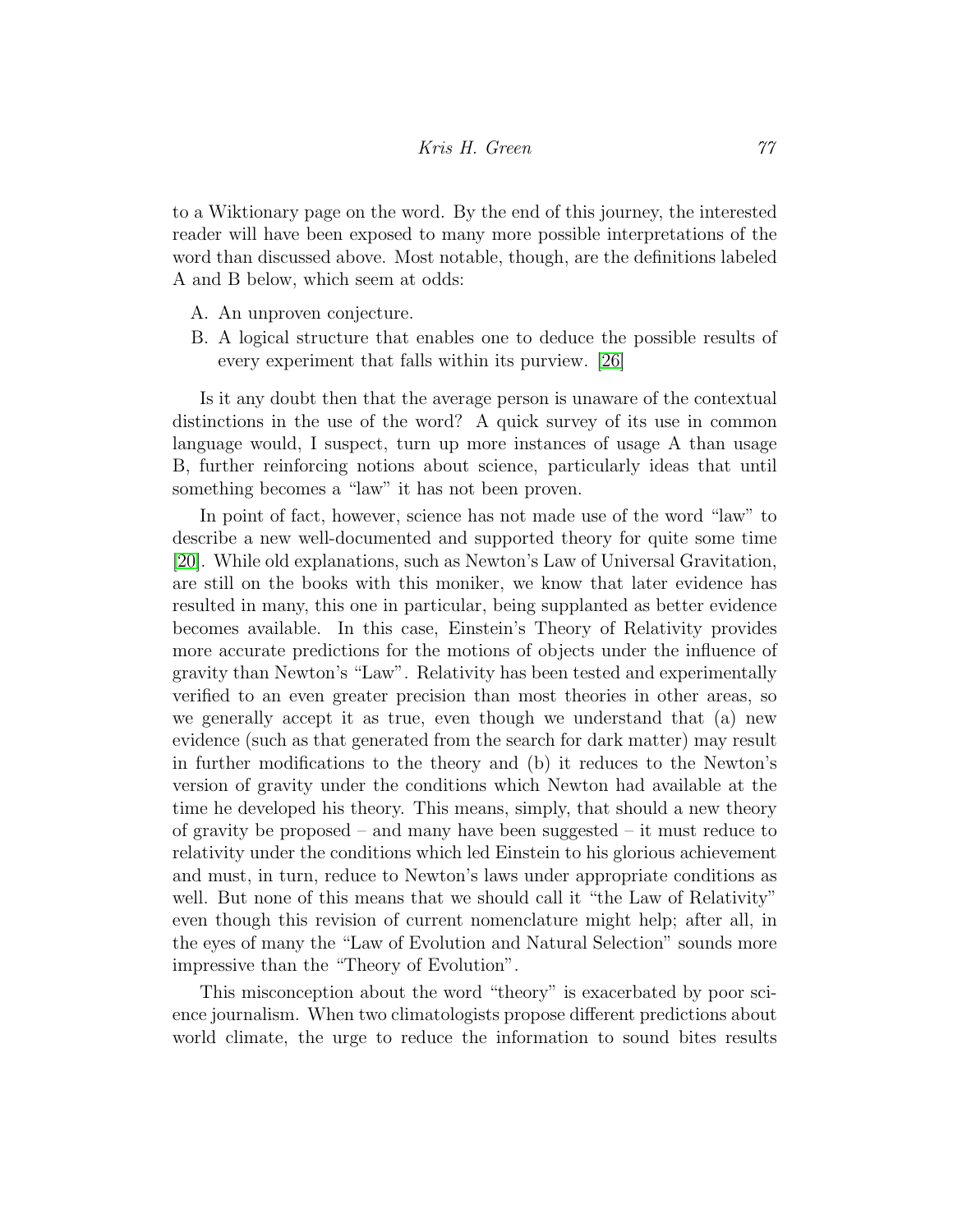in very different pictures of the scientific community and our understanding. The sound-bite version might easily be interpreted as "Two competing theories: which is right?" while a fuller picture would illustrate that these researchers probably used different methods and data, applied to different aspects of climate, and that the two models are complementary or supplementary rather than conflicting. Further, the real version would probably also clarify that these are both modifications to an existing theory, rather than competitors to overthrow commonly accepted theories of climate change.

Even worse, the person-on-the-street uses the word "theory" incorrectly as a substitute for the word "hypothesis". When the strange man next to you at the checkout counter points to a tabloid picture of a baby with wings and says "I have a theory about this ...", what he really means is that he has a hypothesis about this. Without testing to confirm it, a hypothesis is just a guess that is based on some type of evidence, be it anecdotal, observational, or imagined (in the case of the baby-with-wings). However, the word "evolution" is already so overloaded with connotation that the confusion about what a theory is may not be the most significant barrier to the theory's acceptance.

Another major problem in this debate is caused by the school science curriculum. It is typically presented as either experimental or as a set of facts to be learned from books. Admittedly, this is a somewhat false dichotomy of science teaching; many science teachers at all levels recognize the need for both aspects and use them appropriately, but the dichotomy still exists in many U.S. classrooms. For example, some falsely claim that since no one witnessed the past 4 billion years of earth's history, we have no observations on which to base the theory of evolution, and so all we can teach is "facts of evolution". This misconception grows from a further simplification of what science is about. Even when experimentally "collecting data" a scientist is not an unbiased machine. Indeed, the very decisions as to what data to collect, how to collect it, how to analyze it and what it means all grow from some past concept of what the experiment is likely to show. When we encounter evidence, it must fit within that framework to support our theories, or we must revise our theories to account for the discrepancies. It is this, ultimately, that leads different people to develop different theories about the world – they start from a theoretical framework, perceive the evidence, determine which evidence supports the theory and then determine what to do with the rest: Discard it as "bad data" or a random event, consider it as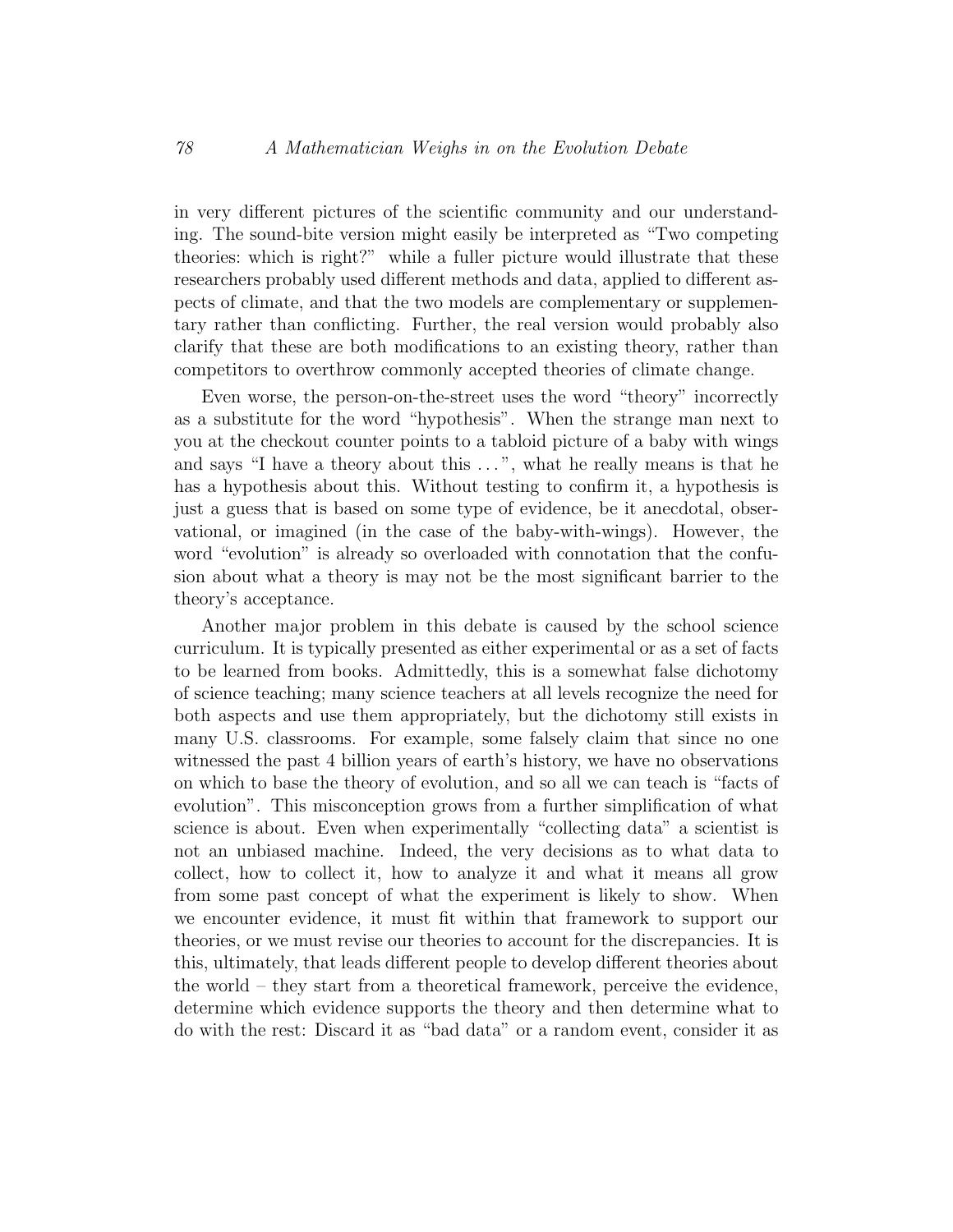further evidence that "the supernatural works in mysterious ways", or use it to lead the way to a new theoretical understanding that encompasses both the confirming and disparate data. Science is self correcting; the latter one is what scientists actually do. Much of the current science education reform movement is addressing just such matters, giving hope that this particular barrier can be circumvented.

And, assuming that one can get past these issues, there are numerous other misconceptions about evolution that persist in textbooks and popular media representations [\[16\]](#page-20-4). These range from oversimplification of the theory to misattribution of purpose and intent to assuming that there is no way to see evolution in action. Some of these details are clearly the purview of biology educators; but others are far removed from the science classroom.

In the end, none of these explanations is wholly satisfactory to explain the vast gulf separating the public from science. Evidence and logic have, in the past, won against non-scientific explanations in many cases. The disciplines of science and science education face many competing pressures, and school science, especially at the K-6 level, has come a long way since my childhood. Indeed, scientists and science educators are to be commended for their work, even though there is still a long way to go. And the blame cannot be entirely on the popular misuses of words or misunderstanding the intricate details of the theory.

There must be another, more subtle reason why evolution is so misunderstood and misperceived. In the interest of being provocative, mathematicians and mathematics education are to blame. Unlike evolutionary biology, mathematics has an established place in the school curriculum; it is not fighting for ground from which to make arguments and influence the public. And this complacency has led to the current situation. For, as Lynn Arthur Steen has pointed out (see the Preface and Part I of [\[25\]](#page-20-5) for details) mathematicians are teaching, in many ways, a curriculum that is a century old while students are growing up in a world that has passed it by. Understanding that world requires a new understanding of mathematics.

#### 3. Problems in secondary mathematics

It is no secret that many consider the U.S. secondary mathematics curriculum and the way it is implemented to be flawed. Any complex system involving the competing interests of so many different groups is likely to have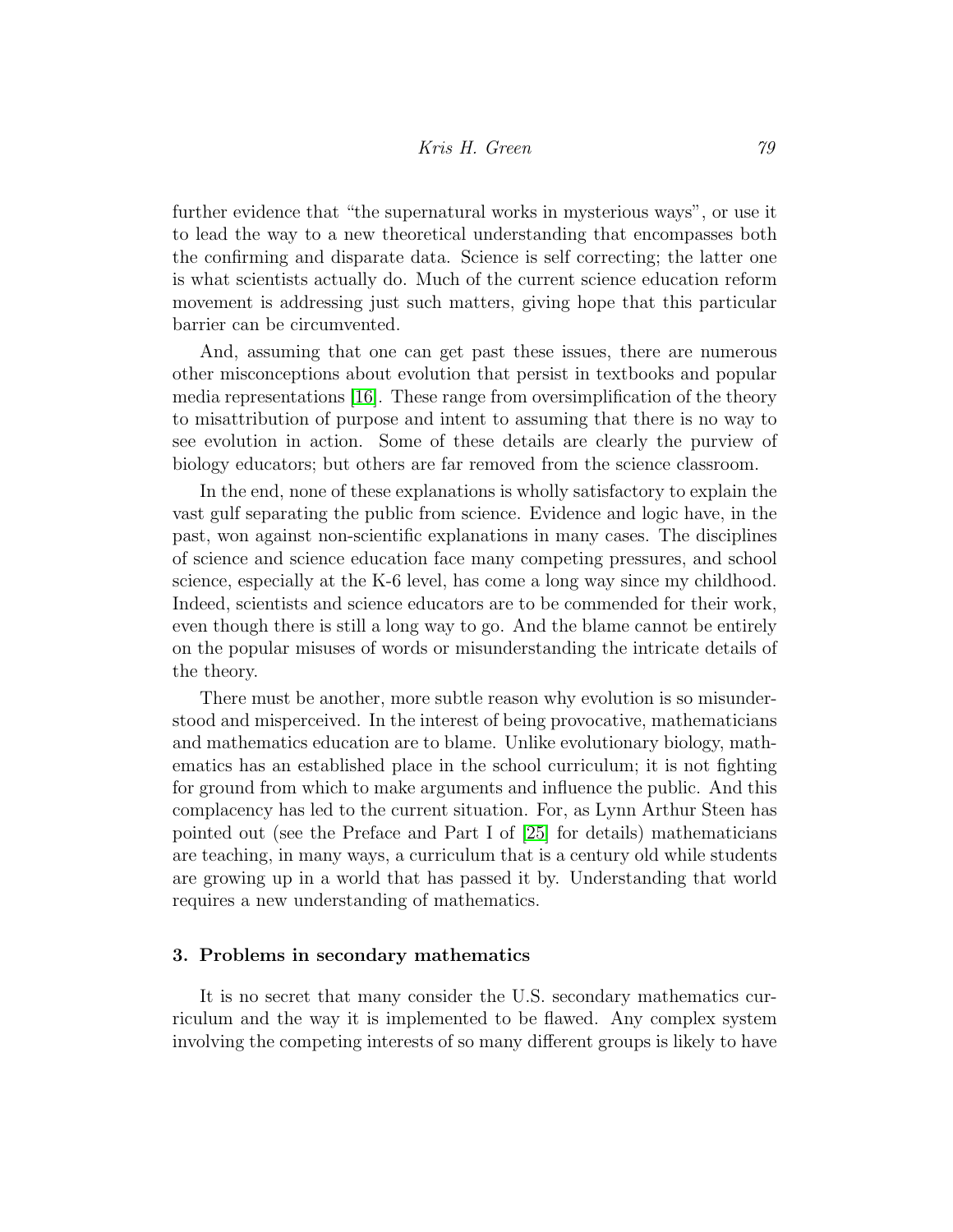flaws. Others have raised their voices on this matter, accusing it of being "a mile wide and an inch deep". Here we do not seek to enumerate all the issues that may or may not exist; the curriculum itself is the focus. And while the move to a national common core curriculum in mathematics is in process, a cursory survey shows that most existing K-12 mathematics curricula share these common characteristics.

# 3.1. Narrow focus

It may seem odd to quote the "mile wide and inch deep" criticism and then turn around and accuse the curriculum of narrowness, but the current U.S. mathematics curriculum is designed to provide students with a comprehensive set of skills primarily in one branch of mathematics – the branch that leads to calculus [\[25,](#page-20-5) page 4]. Unfortunately, this is but one field of the discipline, and most of the students who are shoved into this pipeline do not reach the end of it [\[25\]](#page-20-5). As a result it serves more as a barrier to learning further mathematics than as a pathway to learning more mathematics. Certainly there are compelling reasons for including calculus in the curriculum as a cornerstone of mathematics. It has been well-studied and well-developed to help explain certain types of phenomena: The motion of a falling raindrop (in the absence of air resistance and wind currents and Coriolis forces and . . . ), the growth of a cell (based on its size and some physical characteristics, but not accounting for the distribution of food in the environment or competition among nearby cells or . . . ), or computing the mass distribution or moment of inertia of a physical object (whose shape is not too complicated ...), among many others. And while the branch of mathematics which includes calculus has many important open questions, students rarely find this out. In many cases, it is somewhat difficult to even get mathematics majors in college to understand that we do not know everything about mathematics. To be certain, many high schools now offer courses related to some other branches of mathematics – statistics is particularly popular, made so largely by the AP exams, and most curricula provide a brief diversion into planar geometry – but this hardly provides students a chance to see the breadth of mathematical ideas. Such a narrow focus may be appropriate and may be necessary in order to implement standards for high school students, but it does ignore branches of mathematics that illustrate more complexity, give rise to more obvious open questions, and are still largely accessible to high school students.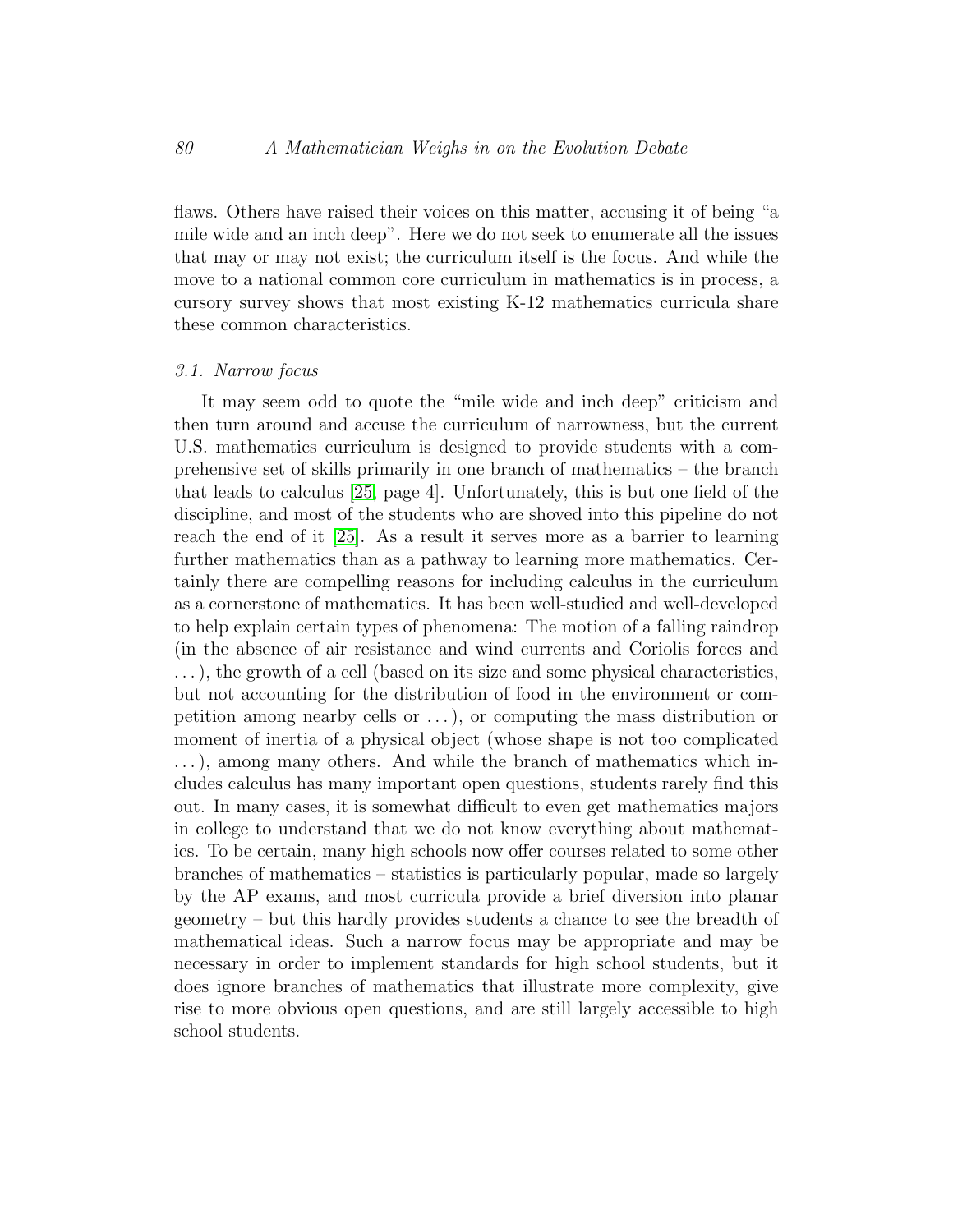# 3.2. Lack of context and depth

Most U.S. mathematics curricula also lack context. True enough, all involve some sort of "word" or "story" problems, but part of the real beauty of mathematics is lost in such problems because the process of mathematizing a real-world situation has been completed for the students. Thus, the problems are abstracted, and assumptions have been made that, to many students, divorce the problems from the real world so much as to make the two unrelated. This issue is not limited to the K-12 mathematics curriculum. It extends to almost any mathematics course in which the real world is only seen through word problems (or not at all). Green and Emerson in [\[14\]](#page-19-2) contrast two problems to illustrate this issue. One shows what a real application of mathematics might look like in a situation involving mathematical tools to help quantify ill-defined concepts and make judgments in the face of uncertainty. The other problem has been abstracted to the point where the students are not required to engage the real world past the point of writing the answer in a full sentence with the proper units.

Wigner claimed, over a half a century ago, that mathematics is "unreasonably effective" when it comes to explaining and predicting natural phenomena [\[28\]](#page-21-1). How sad then, that students do not see the truth of this, simply due to the abstracted and far-removed nature of the curriculum in which mathematics is offered to them. The curriculum is driven not by natural questions about the world which mathematics can then help explore and understand, but rather by a list of topics, much like hurdles on a track, which must be overcome.

#### 3.3. Over-reliance on linear and one-variable thinking

The narrowness of the curriculum leads to an additional set of problems. By building from "simpler" to more "complex" mathematics strictly in service to the calculus, students intuit that everything is linear (or approximately linear) and that all situations can be reduced to finding the one variable,  $X$ , that is unknown. Yet many real problems are not linear (if a 12-pound turkey needs 8 hours to cook, should we cook a 24-pound bird for 16 hours?) and very few are dependent on only a single variable (is fuel economy a factor only of speed, or should we account for driving style, road conditions, tire pressure, and car body types?)

One ignored branch of mathematical study includes linear algebra; this course is often used in college as a bridge between computation mathemat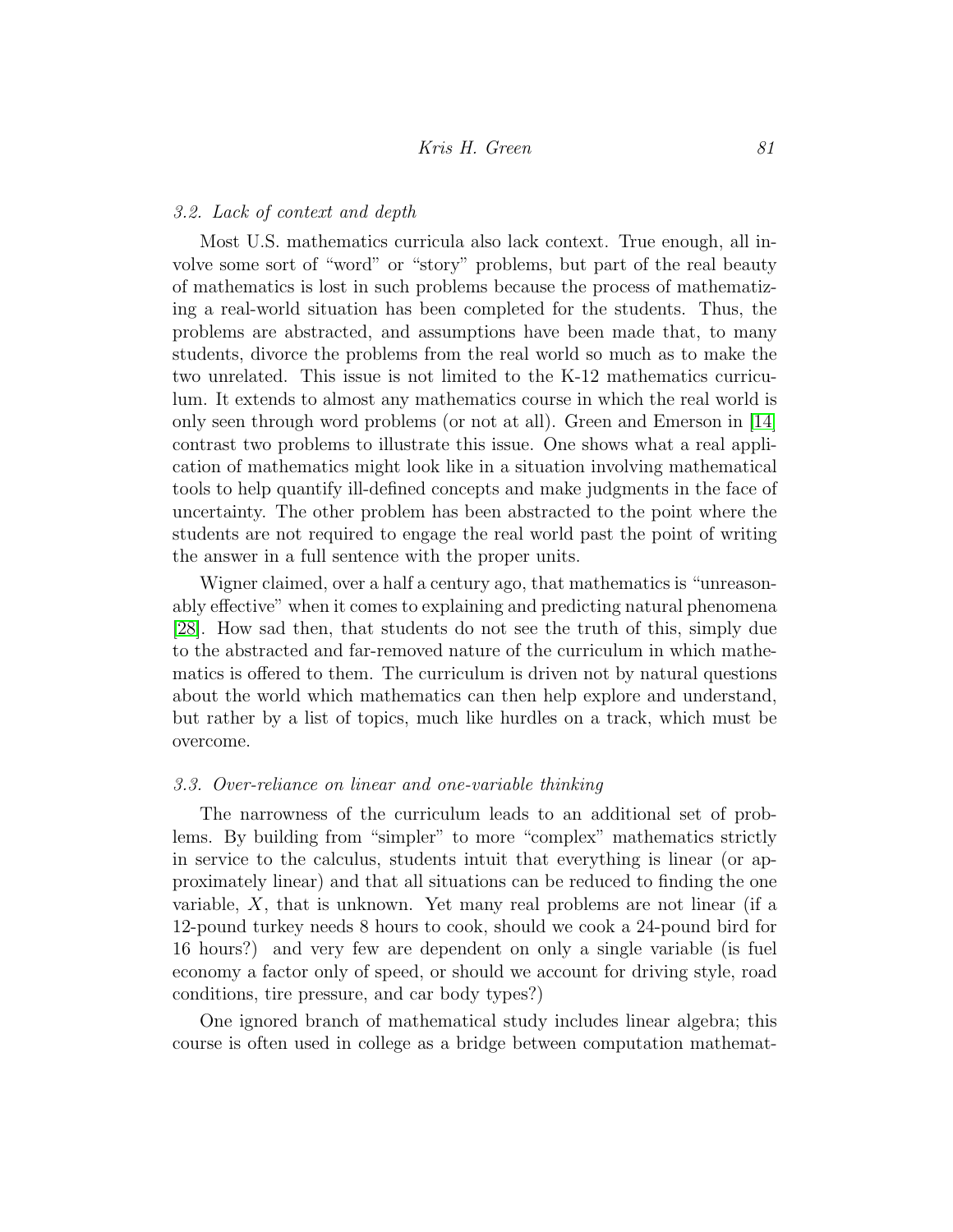ics courses and more abstract courses emphasizing proofs. However, the computations in linear algebra are largely related to the addition and multiplication of numbers (something most students could use more practice at anyway) and solving systems of linear equations (already a major part of the high school curriculum). Further, these operations are easily implemented on most graphing calculators, a tool available to many of our high school students already. What is significant conceptually, though, is that linear algebra – the study of the properties and applications of matrices – is inherently designed to model more complex phenomena through the interaction of several variables at once. If you have several individuals competing for resources, there are many matrix-based models for this. If you want to study the possible paths a rat may take in navigating a maze in order to test whether the rat is improving its navigation ability or memory, a Markov chain and its associated transition matrix (an example of a matrix utilizing probability) is easily constructed and studied. If you would like to explore the accuracy and tendencies of a quarterback in throwing to different areas of the field, this can be represented by a matrix.

The emphasis on linearity has resulted in oversimplified thinking on the part of many students. An important example related to public policy and personal decision making is the chronic misunderstanding associated with savings in fuel economy from trading in a vehicle [\[15\]](#page-20-6). Some claim that the curriculum must be simplified in order to function. In many application problems in the high school curriculum we make the broad simplification of assuming that the problem is linear or we limit ourselves to only considering such cases. Certainly, students at the upper end of the path to calculus explore quadratics, trigonometric functions, logarithms and exponential functions, but even these do not exhibit real complexity in the modern sense of the word. This emphasis on linearity has the benefit of being easier to teach and helping set up skills that are somewhat transferable to other models. But it has disadvantages outweighing these. Students focus so much on linear situations that they attempt to apply this reasoning to many nonlinear situations, leading to significant errors in thought [\[4,](#page-19-3) [11,](#page-19-4) [27\]](#page-21-2).

Furthermore, the skills of solving linear equations, while useful and theoretically applicable to higher order polynomial equations, are often impractical to apply. Consider that the *sine qua non* in the study of second degree polynomial equations – the next level of difficulty up from linear equations – is their solution by the quadratic formula, something that obscures the re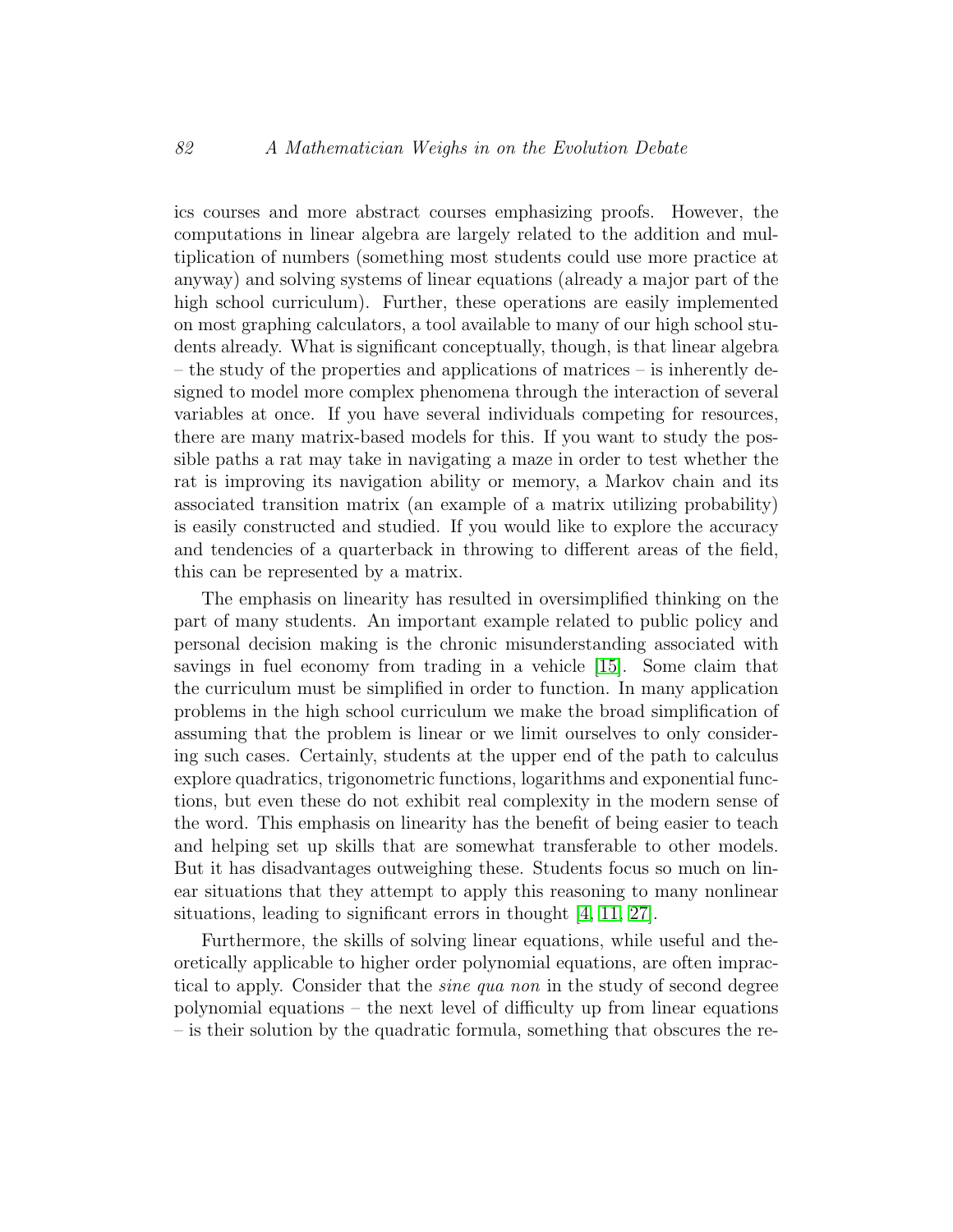lationship between solving linear equations and solving quadratic equations. Finally, the study of linear equations in high school is confined to applications with a single explanatory (independent) variable. This is certainly not true in most real situations. For example, my decision to sell a stock will rarely depend on a single input. It is more realistic to think that my decision will be based not only on its performance yesterday, but on my comfort with risk, my understanding of the Federal Reserve and interest rates, and some knowledge of what the company does and how this is likely to fare in the near future. A single linear variable cannot hope to capture this level of complexity, but other models can account for many of these variables and provide a more reliable decision-making process. Even more important is the fact that although we rarely talk about the secret that the real world is multivariable, students are all-too-often aware of this. Their awareness further distances them from learning the mathematics we seek to teach, since they see this oversimplification as a lack of consideration for reality.

This reliance on linear thinking extends into the interpretation of most mathematical models. Consider the approach followed in calculus: We take a derivative, evaluate it at a point, and discuss the rate of change at that point. Yet the derivative is an inherently linear concept. Only straight lines emerge from differentiation with a simple rate-of-change rule; by forcing this interpretation of change on all functions, we lose the ability to deal with other situations more naturally. The rate of change of exponential functions can be more naturally expressed as an exact "percent change in the dependent variable per unit change in the independent variable" rather than an approximate "fixed change in the dependent variable per unit change in the independent variable" (a linear interpretation.) Power functions and logarithmic functions have similar interpretations that are more natural and more easily applied [\[13\]](#page-19-5).

#### 3.4. Unintended Lessons

Another problem in the structure of the US mathematics curriculum is more subtle. Consider a typical data-based approach to learning algebra. One can start with simple data that show a clear upward or downward trend and fit a least-squares line to these data using a graphing calculator or spreadsheet. Thus, we need to explore how linear functions behave to understand constantly increasing or decreasing data. But suppose the data curve upward, or change direction? In these cases, we use a quadratic or exponential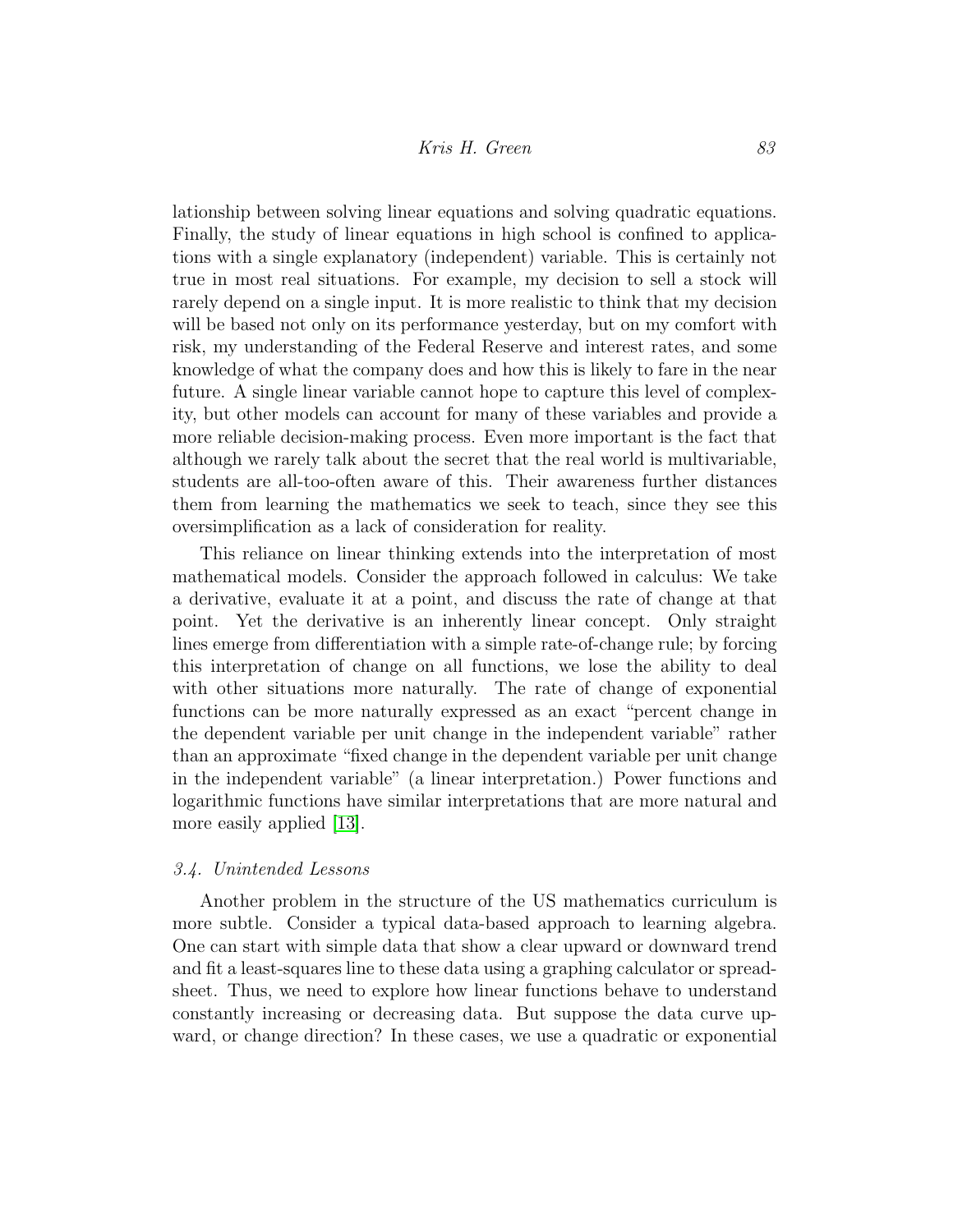function to fit the data. What if the data change direction many times? Then a more complicated polynomial with more and more terms might be warranted.

This development is in many ways appropriate. It extends a basic idea, fitting a function to a set of data, to successively more complicated data. But it sends an underlying message that is at odds with complexity theory. This unintended lesson is that complicated behavior in one's data requires more and more complicated equations. Combined with some of the earlier issues, the following corollary emerges: Real situations are never as simple as they are in word problems, and must require such complicated formulas that no one can claim to understand them or really predict anything for sure. Students then reach an obvious conclusion: Only complicated equations are realistic, so studying these simple equations is a pointless school-type activity that will not be needed in the real world.

# 4. Evolution is a complex system

The previous list of issues with the mathematics curriculum would generate plenty of concern even if mathematics were an isolated field of study. But it is not. Mathematics has an important role to play in all of the sciences, whether natural, technical, or social. And while this relationship was not always highlighted in biology studies, it can no longer be ignored. The modern study of biology requires a deeper understanding of mathematical ideas, albeit ideas different from those in the focus of the current curriculum.

One of the driving forces of this connection is the evolution of the high school biology curriculum itself, which has certainly changed a great deal in the past decades, shifting from a taxonomic approach to the study of life to a more systems-oriented, first-principle study driven by genetics. An important part of this curriculum is the study of evolution. After studying the variety of life on earth and how it all has developed into balanced ecosystems over time, one would certainly not be wrong in thinking that evolution represents a very complex system. The theory describes the way that simple molecules combined into larger molecules, which formed the basis of singlecelled life forms. These, in turn, interacted over time to lead to more and more complex organisms which competed for resources. All along, mutations – slight changes in the organisms – gave some a survival advantage that could be passed down to their offspring. As the number of distinct organisms and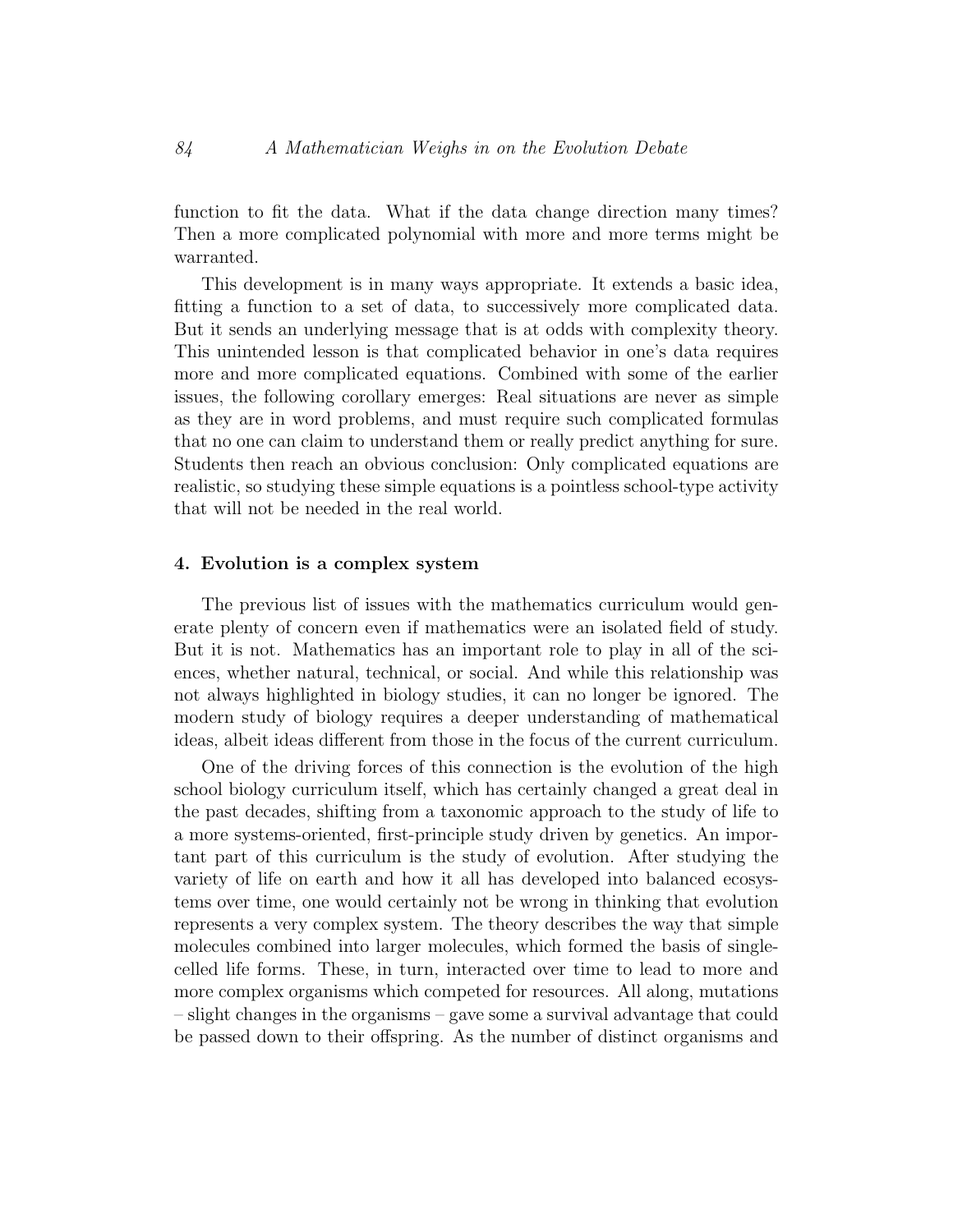# Kris H. Green 85

the variety of species increased, the niches formed were filled and vacated, competition and cooperation came and went, and life got more and more complicated. This all leads to the vast biodiversity seen today, ranging from bacteria, archeae, and viruses to felines, flounders, and falcons.

Clearly, if this theory is remotely correct, the evolution of life involves repeated interaction of components ranging in scale from single atoms and molecules to single-celled organisms to animals to entire species. At each of these levels, various rules dictate the way the components interact. Eventually, these interactions result in stable dynamics among the organisms, dead ends, oscillations, or any of a myriad of other possibilities. Based on these ideas, the field of artificial life [a-life] has been working from two directions to understand evolution. On the one hand is the "wet" side, seeking to build life from the ground up in the lab. On the other hand is the more theoretical side, seeking to develop robots that mimic living organisms (hard a-life) and software simulations (soft a-life) to reproduce life-like situations [\[2\]](#page-18-0). Developing and understanding these models requires the science of complexity, using agent-based models, nonlinear dynamics, recursion, and emergence to gain insights into the deepest secrets of life.

Those developing and studying these models must make sense of the different "levels" that play a role in evolution [\[30\]](#page-21-3). Basically, rules must be developed to govern the micro level (genes and molecules) so that the expected behavior emerges at the macro level (species). In the words of Epstein [\[12\]](#page-19-6) "If you didn't grow it, then you didn't explain its emergence" so that a theory about the micro level that does not produce the expected behavior at the macro level would be ruled out. And while life-like results at the macro-level would then be suggestive that one had discovered the appropriate rules for the micro level, all that would really be known is that one has a set of rules governing the micro level that are consistent with results and behaviors at the macro level.

Thus, it seems that in order to understand evolution, let alone to contribute to its scientific understanding, one clearly needs to have a way of thinking that is not narrow, linear, single variable, or de-contextualized. Wilensky and Resnick in [\[30\]](#page-21-3) have discussed the need for us to rethink the content of the mathematics and science disciplines and how they are connected using the concept of "levels of organization." They demonstrate through three case studies how individuals, without some exploration and understanding of complexity, attribute "intentionality" and "leadership" to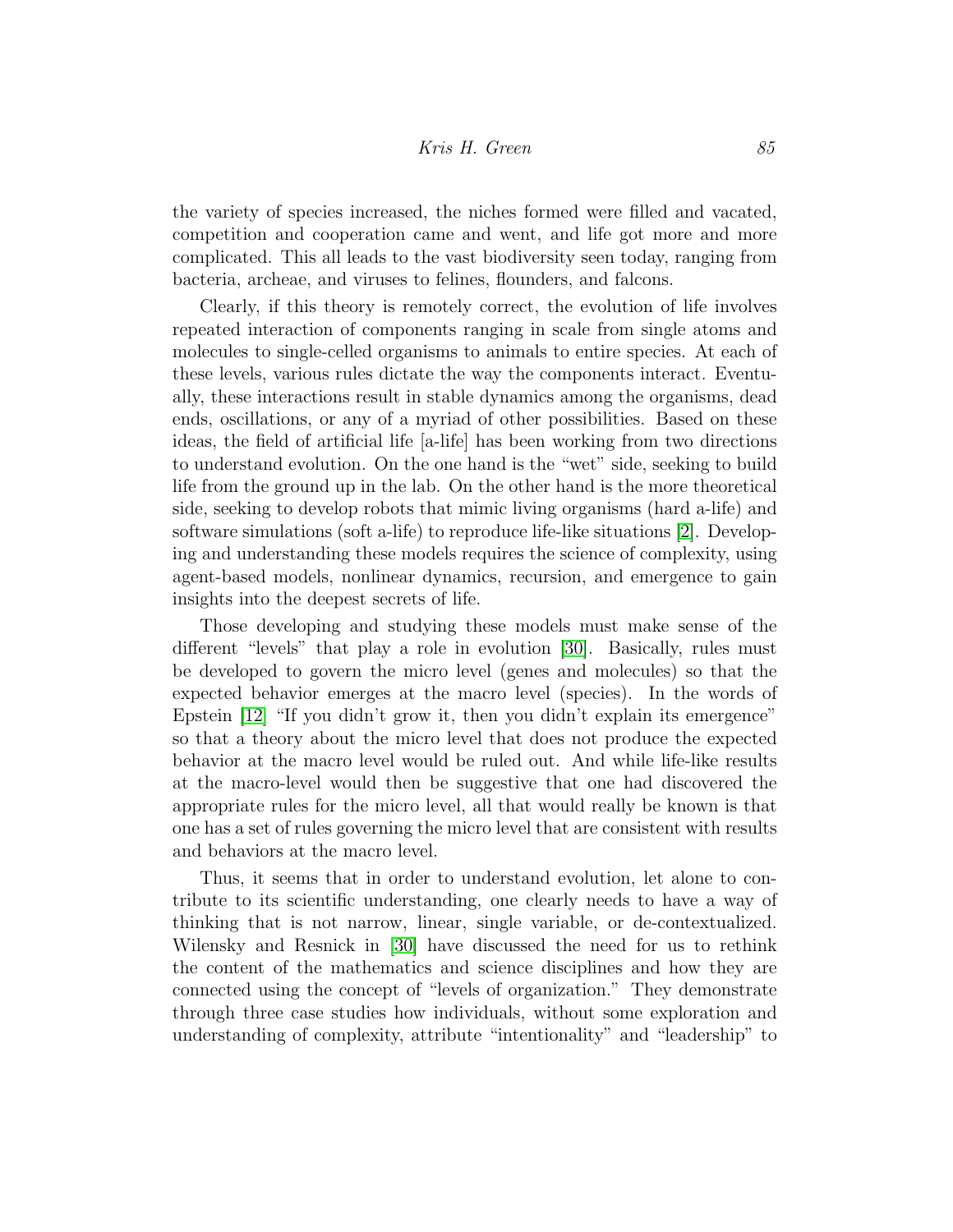some elements of the system when it may in fact be completely absent. This is often the case in informal (and some formal) discussions of evolutionary biology when there is a discussion about "evolution leading to more advanced organisms" or "organisms are trying to adapt."

## 5. Teaching about complexity

So now we have established that the real world – especially the theory of evolution – involves complexity in a fundamental way and that the existing mathematics curriculum does not provide an adequate coverage of the concepts necessary for understanding and interacting meaningfully with this complexity. Thus, it seems that some changes to the curriculum are warranted. Fortunately there exist a number of excellent mathematical concepts that are appropriate for students to explore. And through these explorations, students can also develop many of the procedural skills that are the focal point of the current curriculum. Some examples which could easily be incorporated in the curriculum include the  $3n + 1$  problem, the Game of Life, logistic growth models, networks, and agent-based models.

The  $3n + 1$  problem and the associated Collatz Conjecture [\[8\]](#page-19-7) are simple to understand. Pick any whole number. If it is even, divide it by two; if it is odd, multiply it by three and add one. Then iterate this process many times, each time dividing by two or multiplying by 3 and adding one as appropriate. If a class of students does this with the numbers between 11 and 30, each student working with their own number, it will not be long before they start to notice patterns. For example, all of these initial values eventually lead to a cycle repeating the numbers  $4 - 2 - 1$ . It is an open question, the Collatz Conjecture, whether this is true for all whole numbers. Some of the initial numbers result in very short sequences before settling into the cycle; others, which can be initially "close" to those with short paths, can lead to incredibly long paths. Students can easily generate and explore a variety of patterns using this simple starting point. The key idea is that even a simple arithmetic process like this can generate complex patterns if it is repeated many times. Engaging the problem requires only knowledge of even/odd numbers and the arithmetic of whole numbers. It offers students a chance to look for patterns, generate conjectures, and test hypotheses. The investigations can be enhanced through technology using spreadsheets, any of a multitude of applets, or even writing short programs.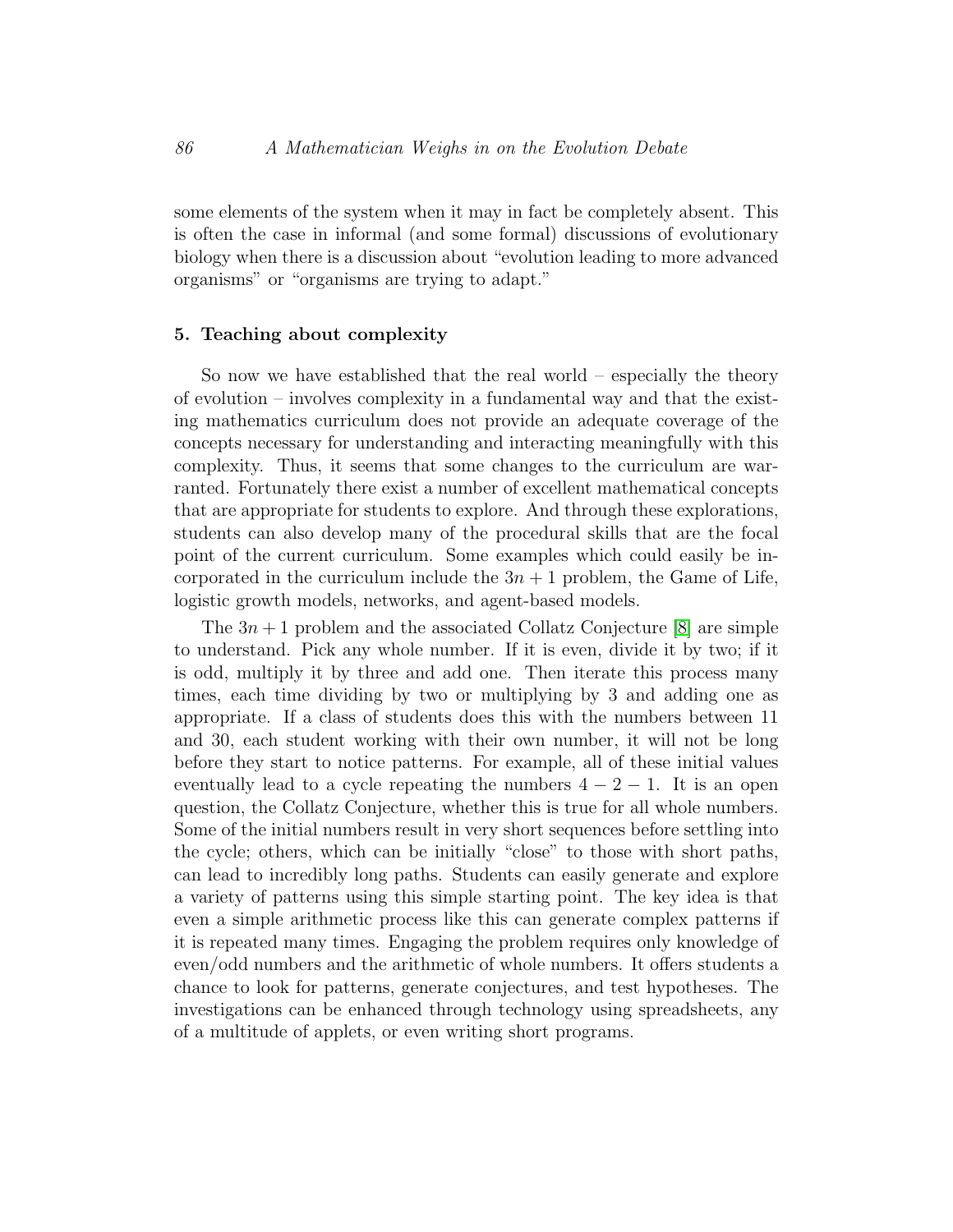The logistic map [\[18\]](#page-20-7) provides a way to show how a simple computation – in this case a quadratic – can lead to really different dynamics as just a single number is changed. The mapping is commonly used to describe how a population changes over time in an environment with limited resources. As the intrinsic growth rate of the population changes, the behavior transitions from a smooth growth toward a maximum carrying capacity, to oscillations around that carrying capacity, to oscillations with additional "frequencies" to seemingly random behavior. Studying the logistic map requires some notation – especially of discrete models – and basic algebra skills for evaluating an expression by plugging in values. It offers an opportunity to introduce graphing skills and recurrence relations, leading to the study of deterministic chaos and more general discrete dynamical systems.

The mathematical subject of network theory is an outgrowth of the older subject of graph theory which was introduced by Leonard Euler as a way to study problems involving connections among different objects, see for instance [\[7\]](#page-19-8). These could be the way different land areas are connected by bridges, the way rooms are connected by doors, the way cities are connected by roads, buildings by power distribution systems, people by relationships, or molecules by metabolic functions. Over the past few decades, these models have been applied to almost everything in the natural and man-made worlds, with the result being a discovery that all networks have similar mathematical properties and structures. Biehl in [\[3\]](#page-18-1) offers a series of simple activities using graphing calculators for exploring the properties of a network that grows over time – one similar to the World Wide Web. It provides an opportunity to explore a system with many variables in a systematic way that demonstrates a variety of patterns for study. The activities Biehl provides require little from students other than the basic idea of a graph (which takes only a few minutes to grasp) and the basic terminology of graph theory related to vertices, edges, and degrees. After these activities, though, students develop insight into some fundamental concepts, such as "the rich get richer" and gain experience in thinking about complex systems through a systematic process of investigation. The graphing calculator program even offers a chance to explore the interplay between mathematics and programming.

John Conway introduced the Game of Life [\[9,](#page-19-9) [23\]](#page-20-8), as a way to explore how simple rules can generate complex behavior. Traditionally it is played on a two-dimensional rectangular grid. Each square in the grid is either empty or contains a cell. The game of life progresses through turns, called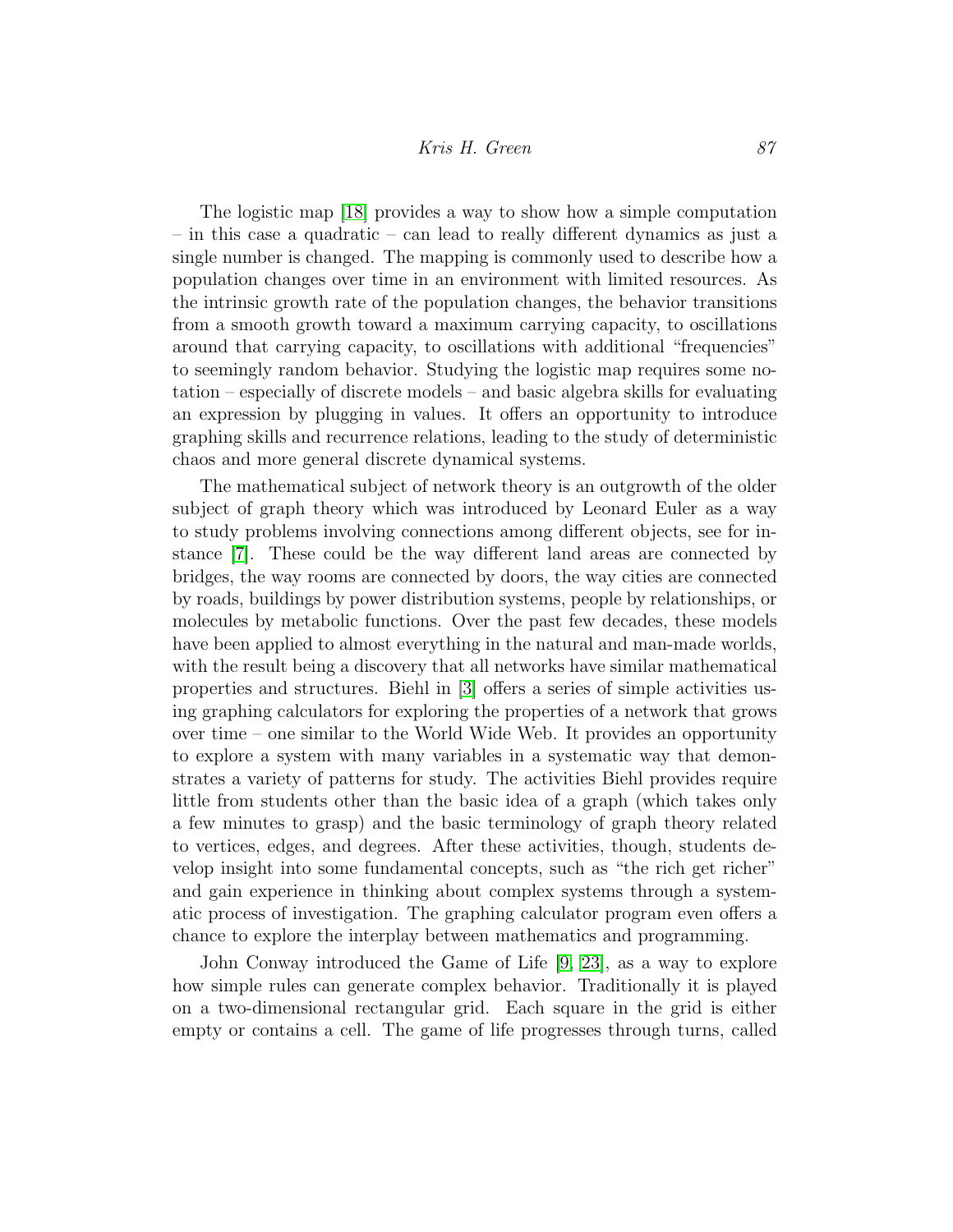generations, by updating the arrangement of the empty squares and cells according to three simple rules:

- 1. Death. If an occupied square is surrounded by 0, 1, 4, 5, 6, 7, or 8 occupied neighbors, the cell dies and the square becomes empty. If it has 0 or 1 neighbors, it dies of loneliness; if it has 4 or more, it dies from overcrowding.
- 2. Survival. If an occupied square has 2 or 3 neighbors, it survives to the next generation.
- 3. Birth. If an empty square has exactly three occupied neighbors, a new cell occupies that square at the next generation.

While there are now thousands of websites devoted to the game and numerous downloadable simulations that let the user change everything from the initial configuration of occupied and empty squares to the specific rules of the game, what is important is that this is all there is to the game. However, under many general conditions, a variety of behaviors can result. It is possible for every cell to die and the entire grid to empty out (extinction). It is possible to enter a stable state, where the pattern of occupied and empty cells is either unchanging from one generation to the next, or cycles through a set of patterns. Most interestingly, it is relatively easy to develop patterns which grow forever, with more occupied cells at each generation. In some of these growing patterns, one can create groups of cells which "reproduce," making copies of themselves.

In The Recursive Universe [\[24\]](#page-20-9), Poundstone uses the game of life to make analogies to the physical world we inhabit. If a few simple rules can generate arbitrarily complex behavior in a game like this, why can't a similar set of rules, possibly a little more complex, like the rules for how electrons are shared in a chemical bond, lead to complicated organisms when applied to large groups of molecules? After all, an organism is simply a collection of cells that are working together under some rules, and these cells are collections of molecules. This study of cellular automata has developed considerably in the last quarter century, culminating, in some sense, with the publication of A New Kind of Science [\[32\]](#page-21-4) which claims that all of mathematics and physics can be represented by computational systems ("programs") that are based on the mechanics of such cellular automata (pages 7–11, expanded in chapters  $8-12$ ). Regardless of the potential depth of the applications of this area, studying the game of life requires relatively little, past the ability to count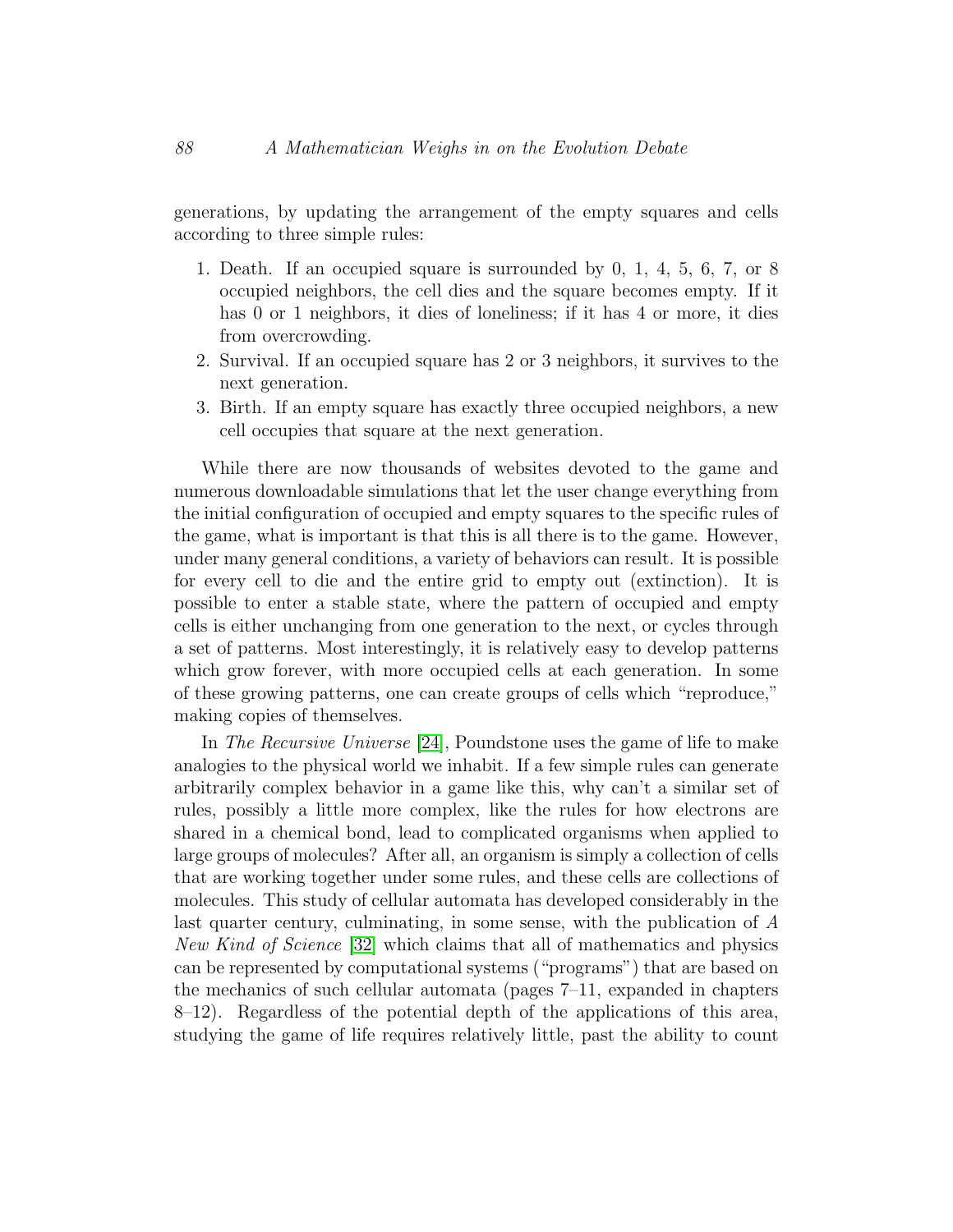# Kris H. Green 89

and apply the logic built into the rules. After initial explorations, which can be conducted with pencil-and-paper or simple physical manipulatives, students can easily see a variety of behaviors, explore how changes in the rules affect the outcomes, and think about how changes to the system itself (such as switching to a hexagonal grid) influence the patterns that develop. Students can learn about programming and extend their understanding of logic and proof to contexts outside geometry.

The relatively simple cellular automata that began with Life have now developed into more complex, parallel-processed agent-based models [\[6\]](#page-19-10). These models take advantage of parallel-processing algorithms to allow the user to track the interactions of thousands of individual objects. Each object possesses its own rules for behavior, as does the underlying environment. Such models are relatively easy to explore by modifying existing examples. But more importantly, students can learn to create their own simulations using software like  $StarLogo<sup>1</sup>$  $StarLogo<sup>1</sup>$  $StarLogo<sup>1</sup>$  to explore whatever they are interested in, be it predator-prey dynamics, traffic jams, bird flocking, voter preferences, or hypothetical zombie attacks [\[1\]](#page-18-2), Most of the software options provide the user with a multitude of reporting options, offering the chance to study the simulation results and search for patterns and connections. Agent-based modeling requires little up front other than some background about the basic ideas, which can be developed through explorations and examples [\[29\]](#page-21-5). After spending time to engage these types of models, students can interpret the connections linking parameters and initial values to the outcome of a simulation. They can begin to understand what is meant by "emergent behavior" at a higher level of a system. They can develop some skills in programming and logic, if they create their own agent-based models. By making use of the various outputs such software typically provides, they will be practicing quantitative skills and finding ways to meaningfully represent and interpret data.

Many of the outcomes that have been associated with the study of complexity above are touted as desired outcomes of the current curriculum. The way they are achieved is vastly different, offering many additional experiences that enrich each other and the understanding of the students. Most offer "back door" opportunities to approach some of the more traditional content of the curriculum, providing a motivation and connection to the real

<span id="page-15-0"></span><sup>1</sup>Available at <http://education.mit.edu/starlogo/>, accessed May 5, 2011.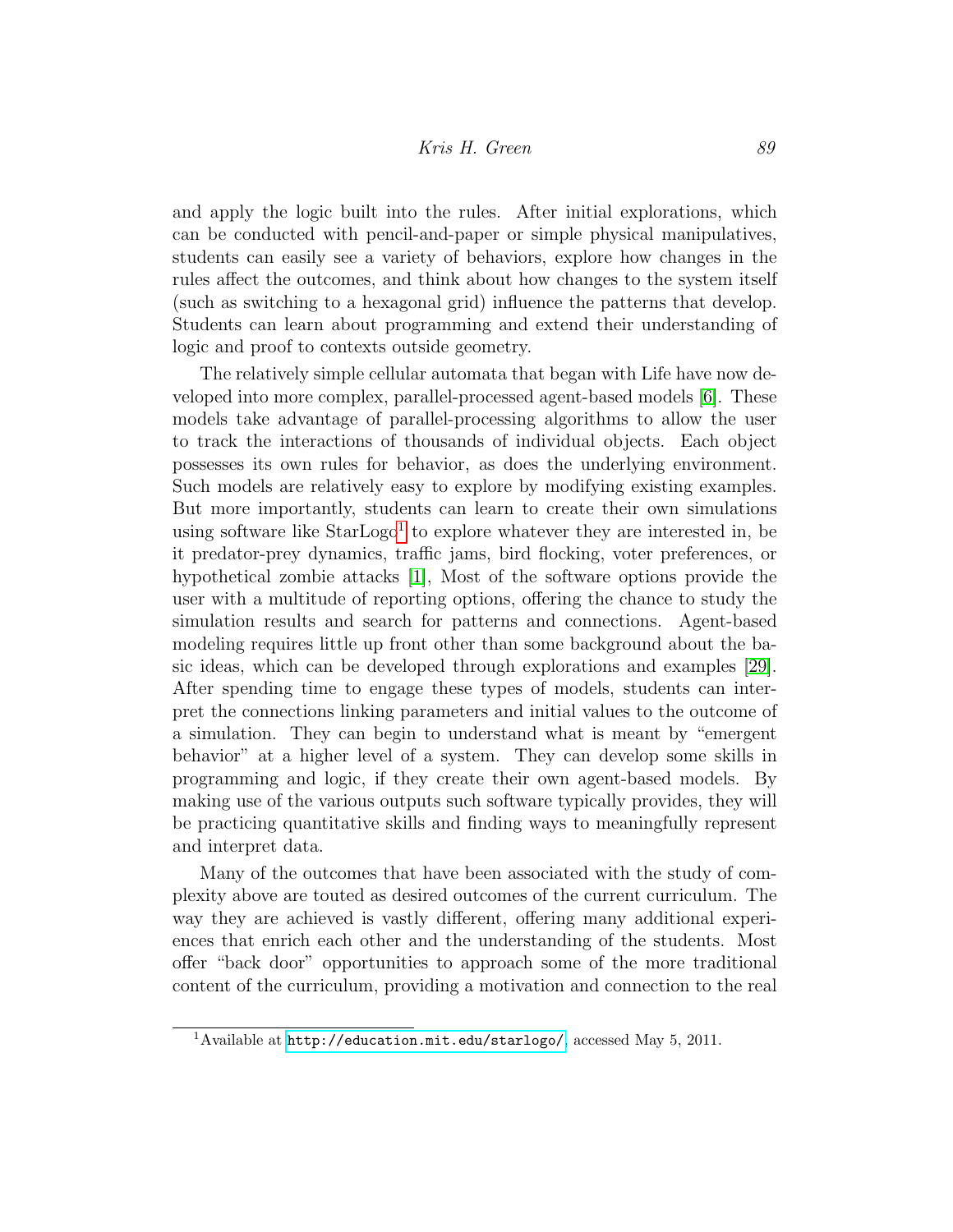world that might give students something they want to learn, rather than rules to memorize in order to play the teacher's game and survive to the next level.

# 6. Conclusion

One can certainly argue that making room for such examples in the K-12 mathematics curriculum would force out certain other topics that are important. However, we can build on the topics already in the curriculum quite easily, and we can use examples from complexity to explore and introduce some of the more traditional mathematics. Rather than over-emphasize the use of algebra for solving equations, we can incorporate the rule of four so that students explore such examples algebraically (for setting up the equations and spreadsheets), numerically (tables of data), graphically, and verbally (by describing the phenomena they are seeing and constructing some meaning for themselves). This would shift mathematics from being a tightly sequenced, finite subject that students must learn facts about to becoming more like an experimental science. The role of the mathematics teacher would then be to design learning experiences that build from real world questions about interesting phenomena to provide opportunities for students to explore the situations, construct meaning, and share their common experiences. They could then compare their understandings to the ways in which experts in the field have described the situation and connect it to other mathematics. Relatively few essential skills would be required up front, primarily the rule of four as a way of exploring the situation, and there is plenty of room for students to explore situations from the real world or ones that are more abstract.

Another potential objection to this redesign relates to whether students are ready for and capable of investigating such examples in a meaningful way. Penner in [\[23\]](#page-20-8) shows that even middle school students can develop an understanding of complexity and emergent behavior, so it is clear that students are capable of engaging with such concepts and materials. To do so, they may need help. But it is a different kind of help than simply repeating thousands of identical, template-driven, practice problems. Instead, they need help to develop a level of comprehension that bridges the gap between the microand macro- levels of the models being explored [\[17\]](#page-20-10). Once they make this transition, though, students are highly capable of using these techniques to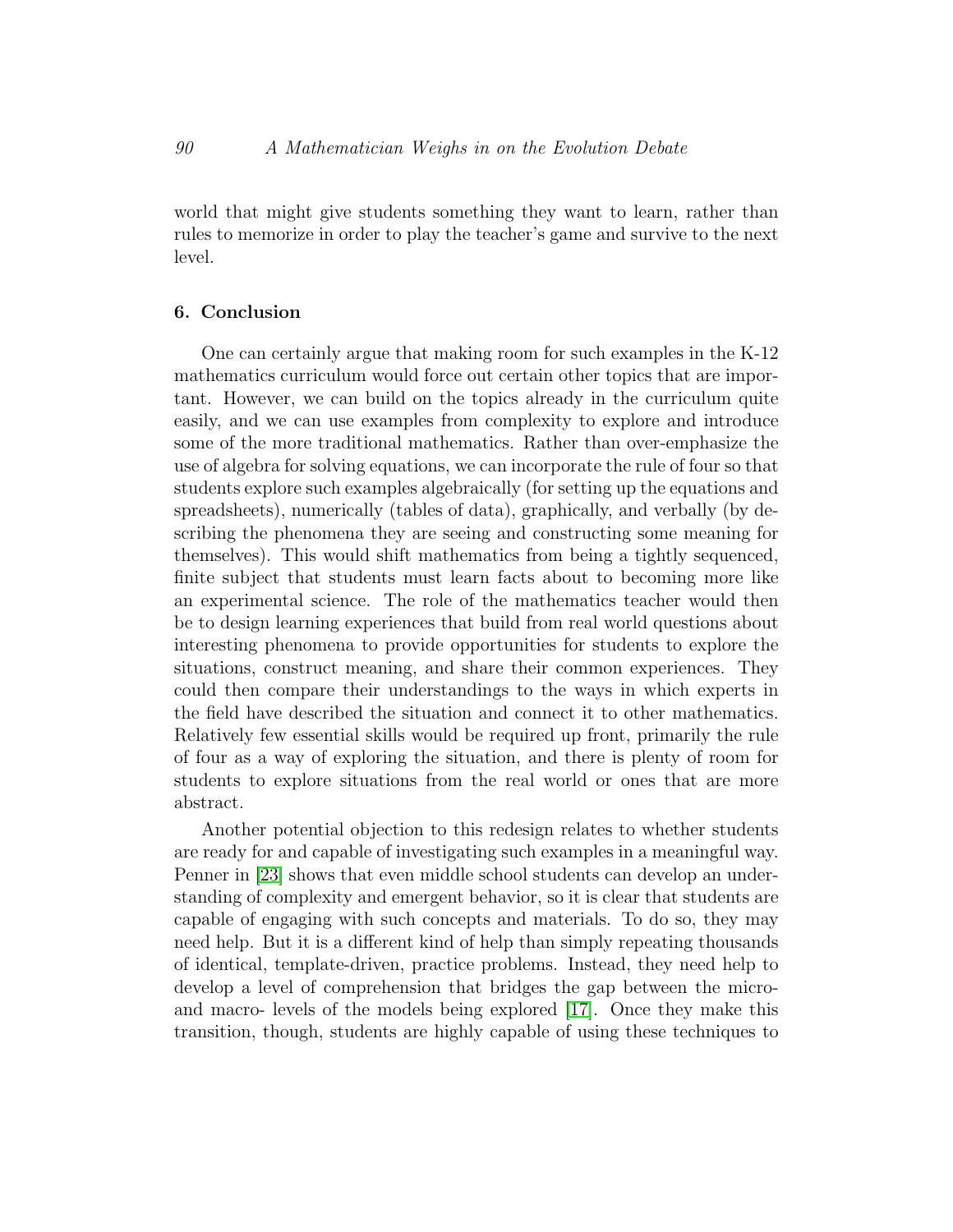participate as scientists by making observations and generating and testing hypotheses [\[29\]](#page-21-5).

The examples above show that teaching about complex systems could improve mathematical learning by offering students more opportunities to create and explore their own conjectures. Students would have opportunities to focus on developing a deeper understanding while connecting more ideas across disciplines and across levels of organization. The examples would offer motivation for studying mathematics through their direct connection to the real world without too much abstraction. Together these would lead to students developing more of a sense that mathematics is a living, dynamic field. And by addressing some of the misconceptions that the curriculum currently fosters, teaching complex systems might improve the understanding of science in general and topics like evolution in particular, since students would have concrete examples of how a simple set of logical or arithmetical rules can lead to very complex emergent behavior that has no central director making decisions.

Will including more of the study of complexity in K-12 mathematics resolve all the issues in the mathematics curriculum or guarantee broader acceptance and understanding of evolution? Maybe not. But just possibly, if this is the "broken window" that, when repaired, puts education on a stronger path toward scientific and quantitative literacy, then we are obligated to consider it. (The Broken Window Theory is based on an essay by Wilson and Kelling  $[31]$  that claims there are seemingly innocuous signs of decay – broken windows – that lead to pervasive changes in attitude and behavior; by correcting these, the larger issues can be resolved indirectly. The theory has been used as a basis for several public safety plans.) As with any complex system like education, a small change in unlikely places can lead to dramatic differences in the final state of the system.

It is important to note, before closing, that the author's interest in complexity came not by way of classroom experiences in high school or college. Nor did they come about from seeing mathematics-specific materials in the popular press. They occurred almost by accident, as a sideline to an interest in computers and programming. Imagine, then, the number of students who never see this in school and never encounter it as part of their other interests, or who encounter it but perceive it as irrelevant. Changing the curriculum to provide students exposure to these ideas will certainly challenge many preconceived notions about mathematics. Most importantly, it will force us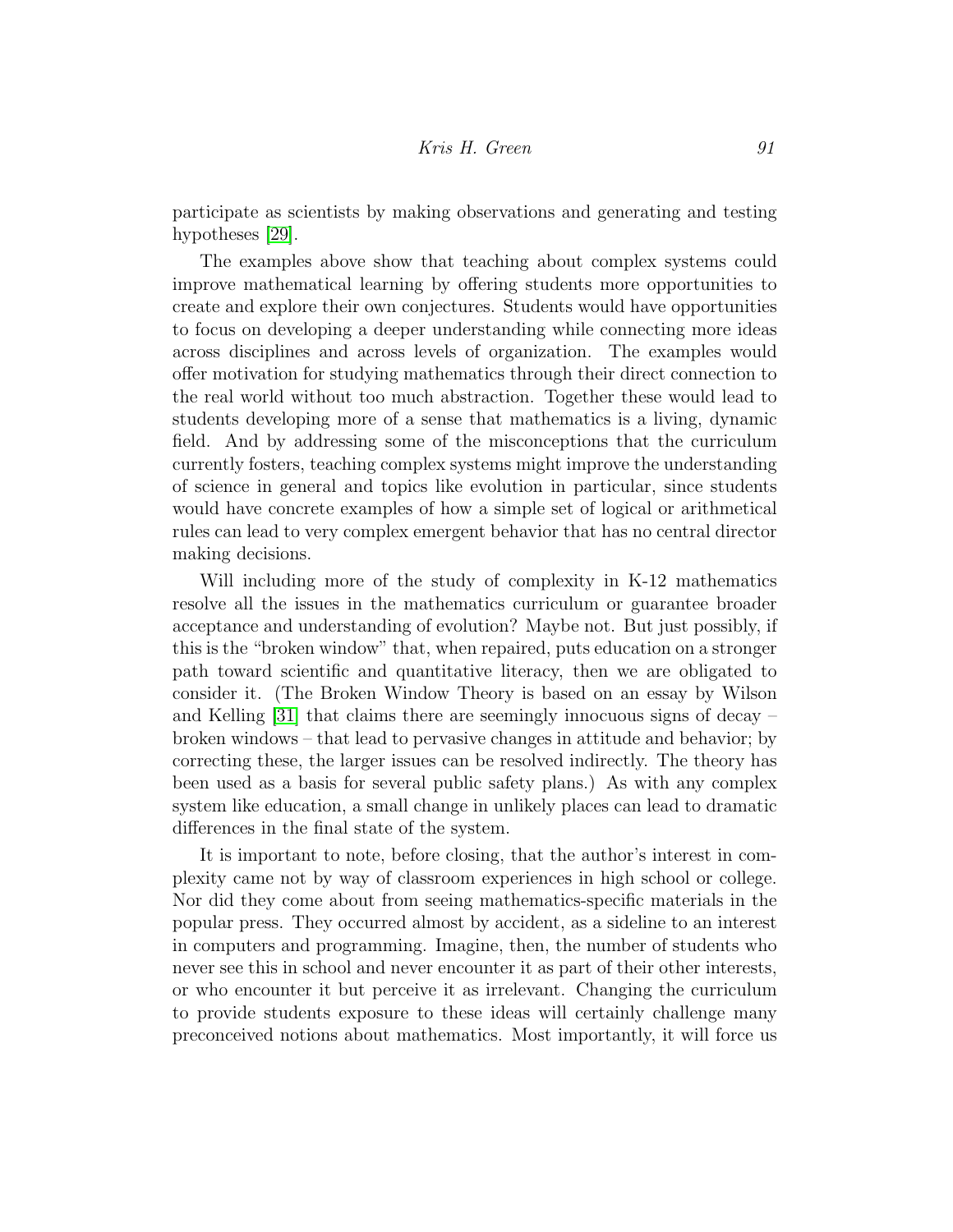to re-examine what we think of as being fundamental to a good mathematical education. Is it specific mathematical facts? Is it specific computational procedures? Is it a lens through which to view phenomena? Is it the ability to create models of the world? Is it a process for systematic exploration of a phenomenon? These questions must be carefully considered if we are to achieve quantitatively literate citizens capable of using these concepts to inform their decision making and understand the world.

Obviously, this brief distillation of the large, historically rooted debates on evolution and the mathematics curriculum is guilty of hypocrisy. These are clearly not the only factors at work and emotional investments that individuals have in these issues are paramount. Many of these emotions are driven by elements of fear and uncertainty. As science has discovered more ways that we – once believing ourselves to be ordained by God as the pinnacle of life in the universe – are not an intended outcome or even an inevitable outcome of natural phenomena, we are relegated further from the center of the universe and our role of specialty. As a species, we have been slipping further from center stage since Galileo and Copernicus showed us our relationship to the sun in clearer light. The further we slip from the center of the room, the closer we get to the dark corners where anything could lurk. But as we approach these dark places, we are armed with a powerful torch to light the way: Mathematics.

## Acknowledgments

The author would like to thank Dr. Barney Ricca for comments on an earlier draft of this manuscript and the editors for suggestions that have greatly improved the logic and organization of this essay.

#### References

- <span id="page-18-2"></span>[1] Badham, J. and Osborn, J. (2010). "Zombies in the city: a NetLogo model". Accessed May 7, 2011 from [http://maths.anu.edu.au/](http://maths.anu.edu.au/~osborn/publications/pdfs/Zombies.pdf) [~osborn/publications/pdfs/Zombies.pdf](http://maths.anu.edu.au/~osborn/publications/pdfs/Zombies.pdf)
- <span id="page-18-0"></span>[2] Bedau, M. (2003). "Artificial life: organization, adaptation, and complexity from the bottom up". TRENDS in Cognitive Sciences,  $7(11):505-512.$
- <span id="page-18-1"></span>[3] Biehl, L. (2003). "Massive graphs, power laws, and the World Wide Web". Mathematics Teacher, 96(6):434–446.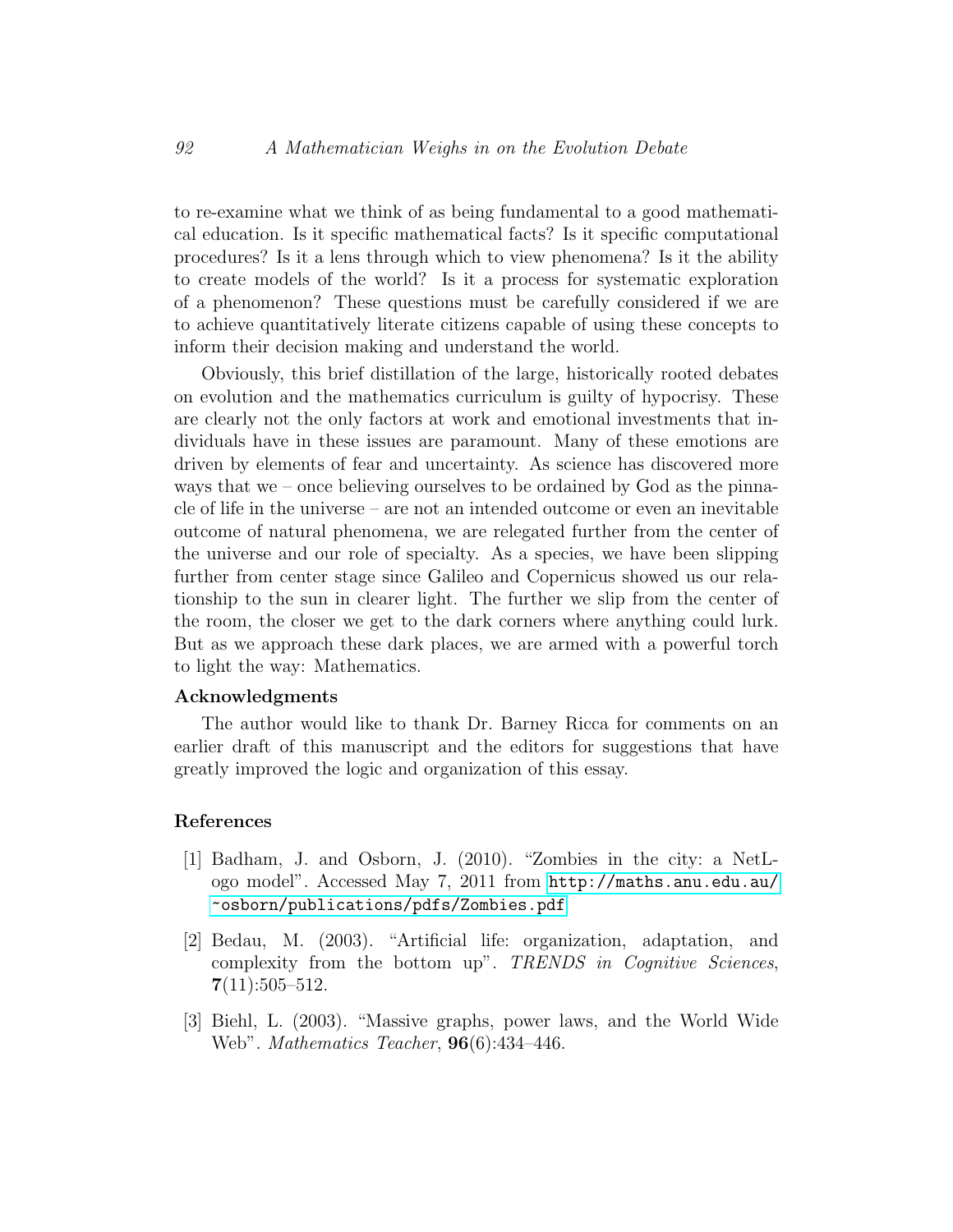- <span id="page-19-3"></span>[4] Bonotto, C. (2003). "Suspension of sense-making in mathematical word problem solving: A possible remedy". Retrieved September 30, 2010, from [http://cimm.ucr.ac.cr/resoluciondeproblemas/PDFs/](http://cimm.ucr.ac.cr/resoluciondeproblemas/PDFs/Bonotto%20Cinzia.pdf) [Bonotto%20Cinzia.pdf](http://cimm.ucr.ac.cr/resoluciondeproblemas/PDFs/Bonotto%20Cinzia.pdf)
- <span id="page-19-0"></span>[5] Britt, R. (2011, April 13). "Attacks mount on teaching of evolution". Livescience. Retrieved May 3, 2011 at [http:](http://news.yahoo.com/s/livescience/20110413/sc_livescience/ attacksmountonteachingofevolution) [//news.yahoo.com/s/livescience/20110413/sc\\_livescience/](http://news.yahoo.com/s/livescience/20110413/sc_livescience/ attacksmountonteachingofevolution) [attacksmountonteachingofevolution](http://news.yahoo.com/s/livescience/20110413/sc_livescience/ attacksmountonteachingofevolution)
- <span id="page-19-10"></span>[6] Castiglione, F. (2006) "Agent based modeling". Scholarpedia,  $1(10):1562.$
- <span id="page-19-8"></span>[7] Chartrand, G. (1985). *Introductory graph theory*. Dover, New York.
- <span id="page-19-7"></span>[8] Collatz conjecture. (2011, May 2). In Wikipedia, The Free Encyclopedia. Retrieved 14:09, May 3, 2011, from [http://en.wikipedia.org/w/](http://en.wikipedia.org/w/index.php?title=Collatz_conjecture&oldid=427012204) [index.php?title=Collatz\\_conjecture&oldid=427012204](http://en.wikipedia.org/w/index.php?title=Collatz_conjecture&oldid=427012204)
- <span id="page-19-9"></span>[9] Conway's Game of Life. (2007, January 12). In Wikipedia, The Free Encyclopedia. Retrieved 18:28, January 12, 2007, from [http://en.wikipedia.org/w/index.php?title=Conway%27s\\_Game\\_](http://en.wikipedia.org/w/index.php?title=Conway%27s_Game_of_Life&oldid=100238490) [of\\_Life&oldid=100238490](http://en.wikipedia.org/w/index.php?title=Conway%27s_Game_of_Life&oldid=100238490)
- <span id="page-19-1"></span>[10] Curry, A. (2009, February 27). "Creationist Beliefs Persist in Europe". Science, 323:1159.
- <span id="page-19-4"></span>[11] De Bock, D., Van Dooren, W., Janssens, D., and Verschaffel, L. (2002). "Improper use of linear reasoning: An in-depth study of the nature and the irresistibility of secondary school students' errors". Educational Studies in Mathematics, 50:311–334.
- <span id="page-19-6"></span>[12] Epstein, J. (2006). Generative social science: Studies in agent-based computational modeling. Princeton University Press, Princeton.
- <span id="page-19-5"></span>[13] Green, K. (2008). "Using spreadsheets to discover meaning for parameters in nonlinear models". Journal of Computers in Mathematics and Science Teaching, 27(4):423–441.
- <span id="page-19-2"></span>[14] Green, K. and Emerson, A. (2010). "Mathematical Reasoning in Service Courses: Why Students Need Mathematical Modeling Problems". Montana Mathematics Enthusiast, 7(1):113–140.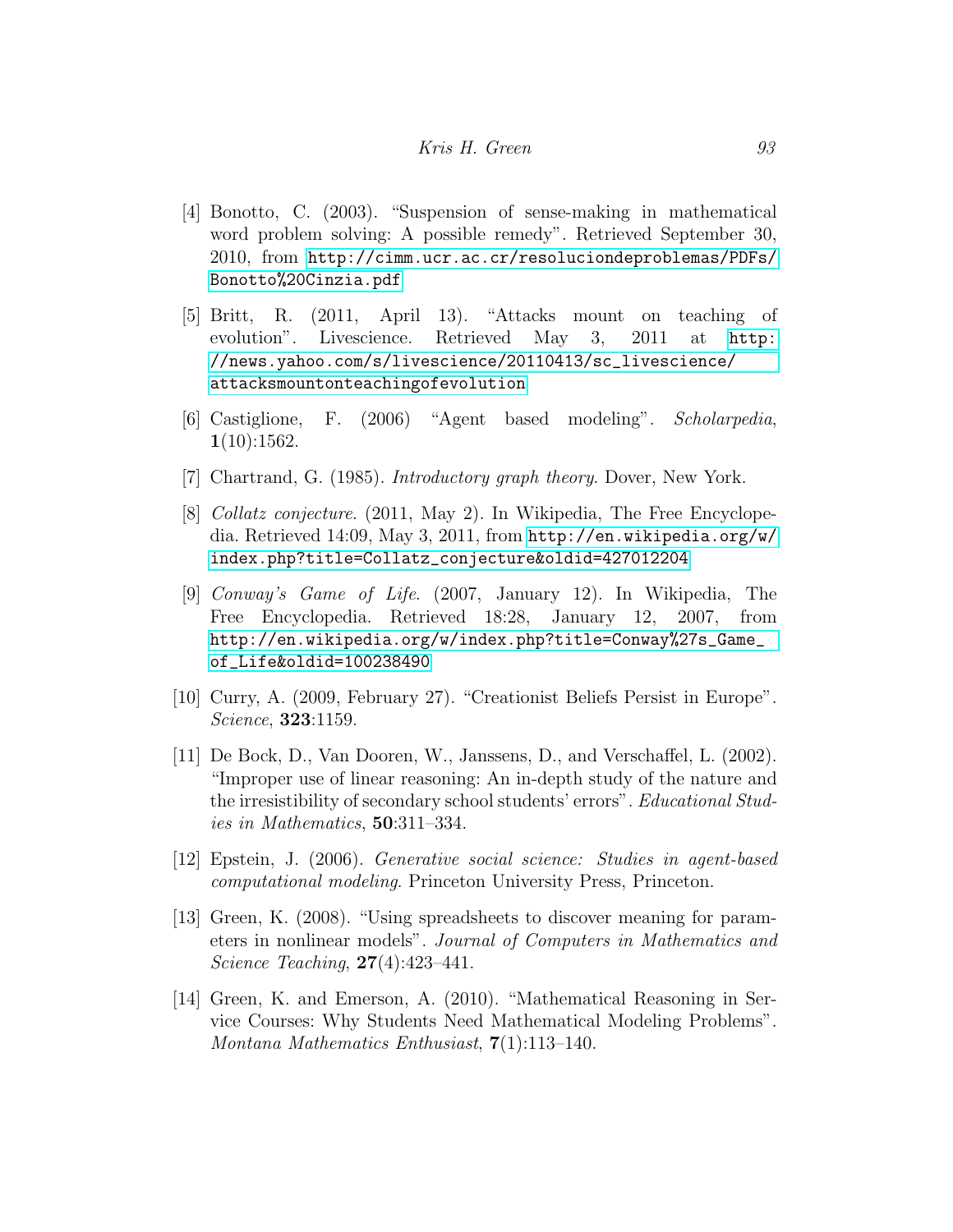- <span id="page-20-6"></span>[15] Larrick, R. and Soll, J. (2008). "The MPG illusion". Science, **320**:1593– 1594.
- <span id="page-20-4"></span>[16] Le Page, M. (2008, April 16). "Evolution: 24 myths and misconceptions". Accessed May 3, 2011 from [http://www.newscientist.com/article/](http://www.newscientist.com/article/dn13620-evolution-24-myths-and-misconceptions.html) [dn13620-evolution-24-myths-and-misconceptions.html](http://www.newscientist.com/article/dn13620-evolution-24-myths-and-misconceptions.html)
- <span id="page-20-10"></span>[17] Levy, S. and Wilensky, U. (2008). "Inventing a 'mid level' to make ends meet: reasoning between the levels of complexity". Cognition and Instruction, 26:1–47.
- <span id="page-20-7"></span>[18] Logistic map. (2007, January 10). In Wikipedia, The Free Encyclopedia. Retrieved 18:29, January 12, 2007, from [http://en.wikipedia.org/w/](http://en.wikipedia.org/w/index.php?title=Logistic_map&oldid=99711208) [index.php?title=Logistic\\_map&oldid=99711208](http://en.wikipedia.org/w/index.php?title=Logistic_map&oldid=99711208)
- <span id="page-20-0"></span>[19] Mazur, A. (2007, January 12). "Disbelievers in evolution [response to Miller, Scott and Okamoto]". Letter in *Science*, **315**:187.
- <span id="page-20-3"></span>[20] McLaughlin, J. (2006). "A gentle reminder that a hypothesis is never proven correct, nor is a theory ever proven to be true". Journal of College Science Teaching,  $36(1):60-61$ .
- <span id="page-20-1"></span>[21] Miller, J., Scott, E., and Okamoto, S. (2006, August 11). "Public acceptance of evolution". Science, 313:765–766.
- <span id="page-20-2"></span>[22] Owen, R. (Feb 11, 2009). "Vatican buries the hatchet with Charles Darwin". The Times. Accessed May 6, 2011 from [http://www.](http://www.timesonline.co.uk/tol/comment/faith/article5705331.ece) [timesonline.co.uk/tol/comment/faith/article5705331.ece](http://www.timesonline.co.uk/tol/comment/faith/article5705331.ece)
- <span id="page-20-8"></span>[23] Penner, D. (2000). "Explaining systems: Investigating middles school students' understanding of emergent phenomena". Journal of Research in Science Teaching, 37(8):784–806.
- <span id="page-20-9"></span>[24] Poundstone, W. (1985). The Recursive Universe. William Morrow and Company, Inc., New York.
- <span id="page-20-5"></span>[25] Steen, L. A. (2004). Achieving Quantitative Literacy: An Urgent Challenge for Higher Education. MAA Notes #62. Mathematical Association of America, Washington, D.C.